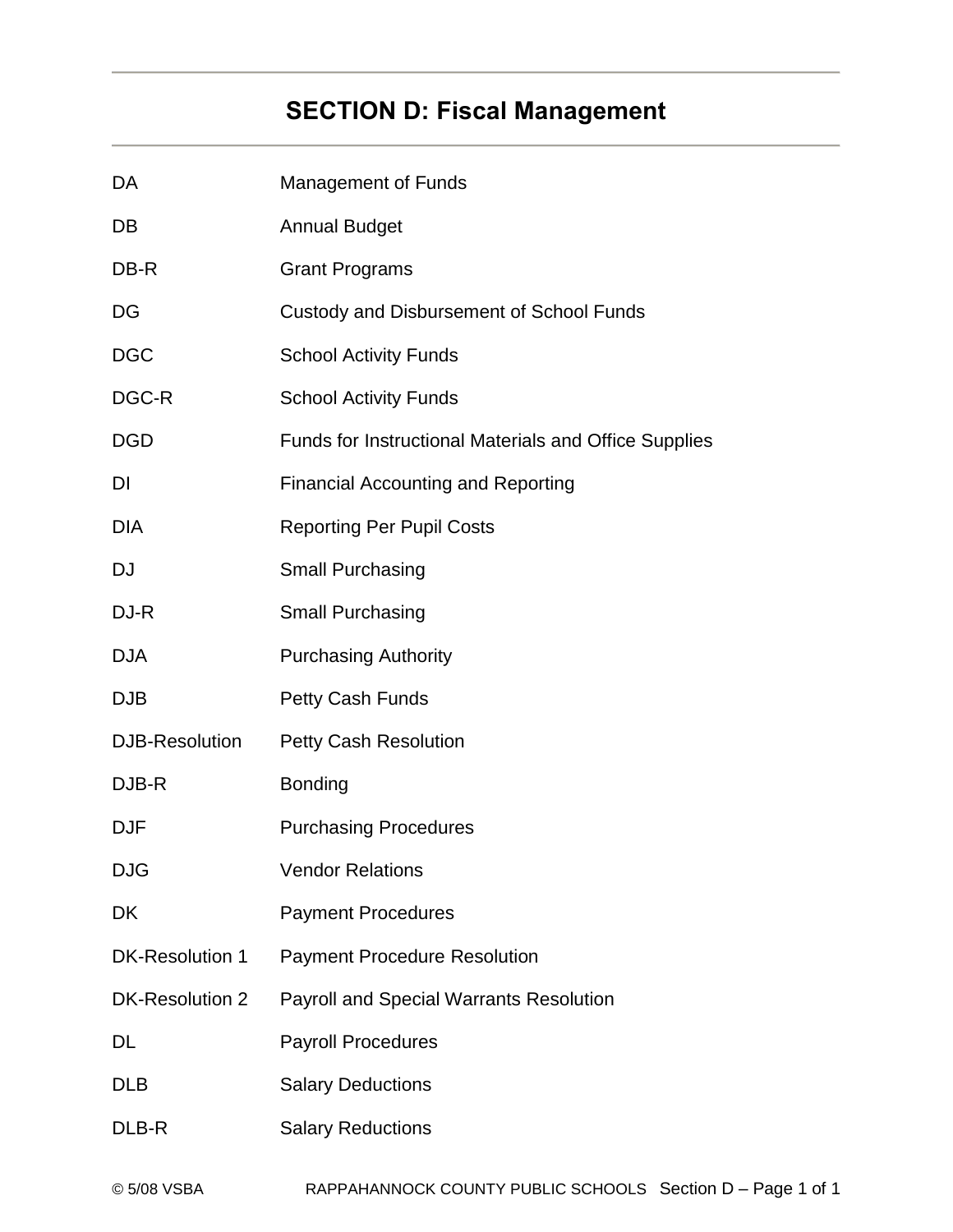# **SECTION D: Fiscal Management**

| <b>DLC</b> | <b>Expense Reimbursements</b>                           |
|------------|---------------------------------------------------------|
| DLC-R      | Use of Division Credit Cards and Expense Reimbursements |
| <b>DM</b>  | Cash in School Buildings                                |
| DM-R       | <b>Returned Checks</b>                                  |
| DN         | Disposal of Surplus Items                               |
| DO         | <b>Non-Locally Funded Programs</b>                      |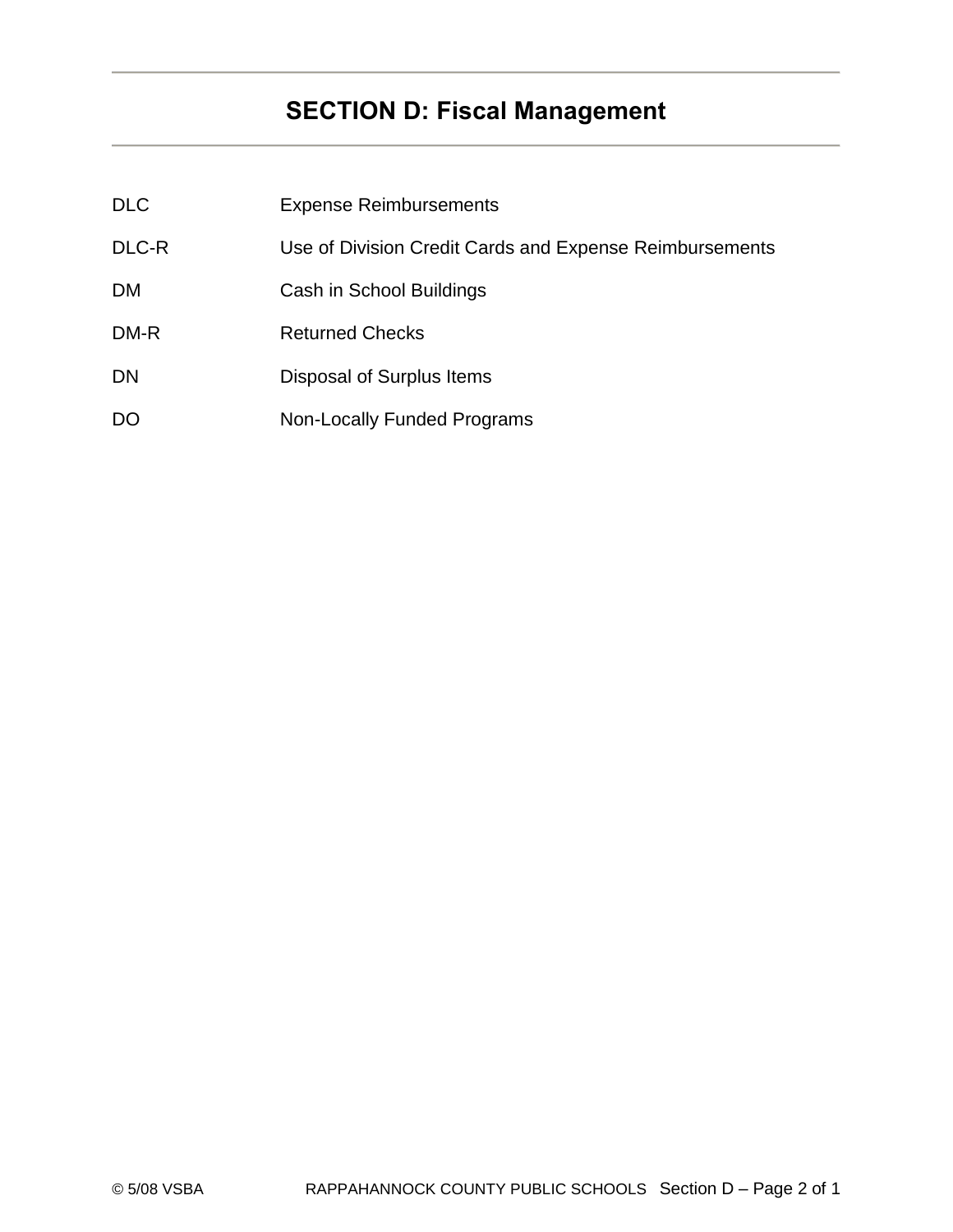## MANAGEMENT OF FUNDS

The superintendent or superintendent's designee is responsible for administering the division budget in accordance with Board policies and applicable state and federal regulations and laws. The superintendent or superintendent's designee uses appropriate fiscal planning and management methods, modeled after the best accepted business practices and directed toward the educational goals of the division.

If the appropriating body appropriates funds to the School Board by total amount (also referred to as lump sums), funds may be transferred by the School Board from one major classification to another. If funds are appropriated to the School Board by major classifications, no funds are expended by the School Board except in accordance with such classifications without the consent of the appropriating body.

The superintendent may be authorized by the School Board to make line item transfers within a major classification.

The School Board manages and controls the funds made available to it for the public schools and incurs costs and expenses.

Adopted: August 8, 1995 Reviewed: December 8, 1998 Revised: November 12, 2002, June 10, 2008, November 12, 2013, November 10, 2015, September 11, 2018

\_\_\_\_\_\_\_\_\_\_\_\_\_\_\_\_\_\_\_\_\_\_\_\_\_\_\_\_\_\_\_\_\_\_\_\_\_\_\_\_\_\_\_\_\_\_\_\_\_\_\_\_\_\_\_\_\_\_\_\_\_\_\_\_\_\_\_\_\_\_ \_\_\_\_\_\_\_\_\_\_\_\_\_\_\_\_\_\_\_\_\_\_\_\_\_\_\_\_\_\_\_\_\_\_\_\_\_\_\_\_\_\_\_\_\_\_\_\_\_\_\_\_\_\_\_\_\_\_\_\_\_\_\_\_\_\_\_\_\_\_

| Legal Ref.: Code of Virginia, 1950, as amended, §§ 22.1-78, 22.1-89, 22.1-94, 22.1- |
|-------------------------------------------------------------------------------------|
|                                                                                     |

| Cross Refs.: DB | <b>Annual Budget</b>                      |
|-----------------|-------------------------------------------|
| DG              | Custody and Disbursement of School Funds  |
| DI              | <b>Financial Accounting and Reporting</b> |
| DJ              | <b>Small Purchasing</b>                   |
| <b>DJA</b>      | <b>Purchasing Authority</b>               |
| <b>DJF</b>      | <b>Purchasing Procedures</b>              |
| <b>DK</b>       | <b>Payment Procedures</b>                 |
| DL              | <b>Payroll Procedures</b>                 |
|                 |                                           |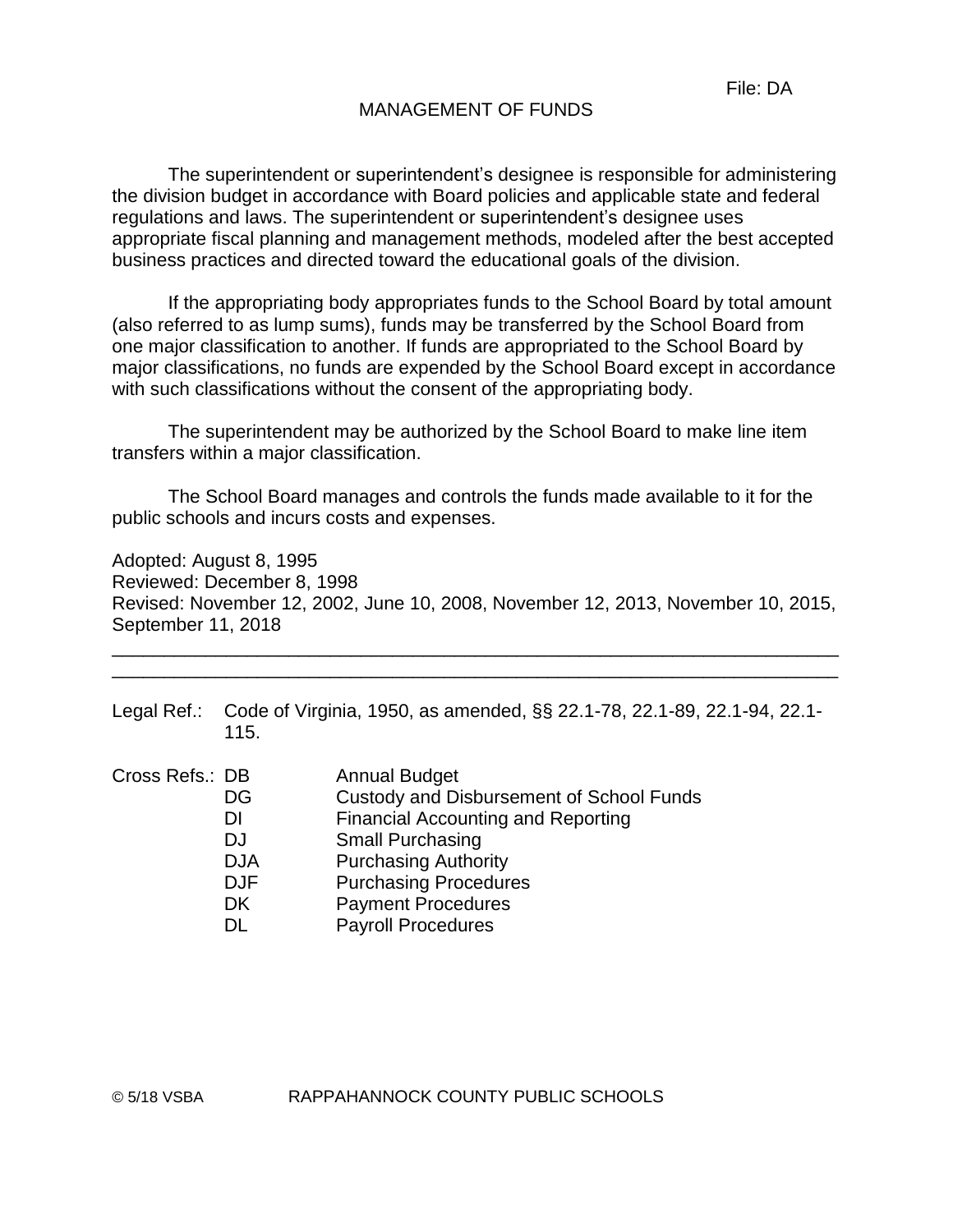## ANNUAL BUDGET

The annual school budget is the financial outline of the division's education program. It presents a proposed plan of expenditures and the expected means of financing those expenditures. After adoption, it provides the primary means of managing expenditures.

The fiscal year begins on the first day of July and ends on the thirtieth day of the following June.

The superintendent prepares, with the approval of the School Board, and submits to the appropriating body, an estimate of the amount of money needed during the next fiscal year for the support of the public schools of the school division. The estimate sets up the amount of money needed for each major classification prescribed by the Board of Education and such other headings or items as may be necessary.

The superintendent or superintendent's designee prepares a budget calendar identifying all deadlines for the annual budgetary process. The calendar includes at least one work session for reviewing the budget and at least one public hearing on the budget. Notice of the time and place for the public hearing is published at least ten days in advance, in a newspaper having general circulation within the school division.

Upon approval of the school division's budget by the appropriating body, the school division publishes the approved budget in line item form, including the estimated required local match, on its website and the document is also made available in hard copy as needed to citizens for inspection.

\_\_\_\_\_\_\_\_\_\_\_\_\_\_\_\_\_\_\_\_\_\_\_\_\_\_\_\_\_\_\_\_\_\_\_\_\_\_\_\_\_\_\_\_\_\_\_\_\_\_\_\_\_\_\_\_\_\_\_\_\_\_\_\_\_\_\_\_\_\_ \_\_\_\_\_\_\_\_\_\_\_\_\_\_\_\_\_\_\_\_\_\_\_\_\_\_\_\_\_\_\_\_\_\_\_\_\_\_\_\_\_\_\_\_\_\_\_\_\_\_\_\_\_\_\_\_\_\_\_\_\_\_\_\_\_\_\_\_\_\_

Adopted: August 8, 1995 Reviewed: December 8, 1998 Revised: May 13, 2003; June 10, 2008; November 11, 2008; November 10, 2009; November 12, 2013; November 10, 2015; July 14, 2020

Legal Refs.: Code of Virginia, 1950, as amended, §§ 15.2-2500, 22.1-91, 22.1-92, 22.1-93*.*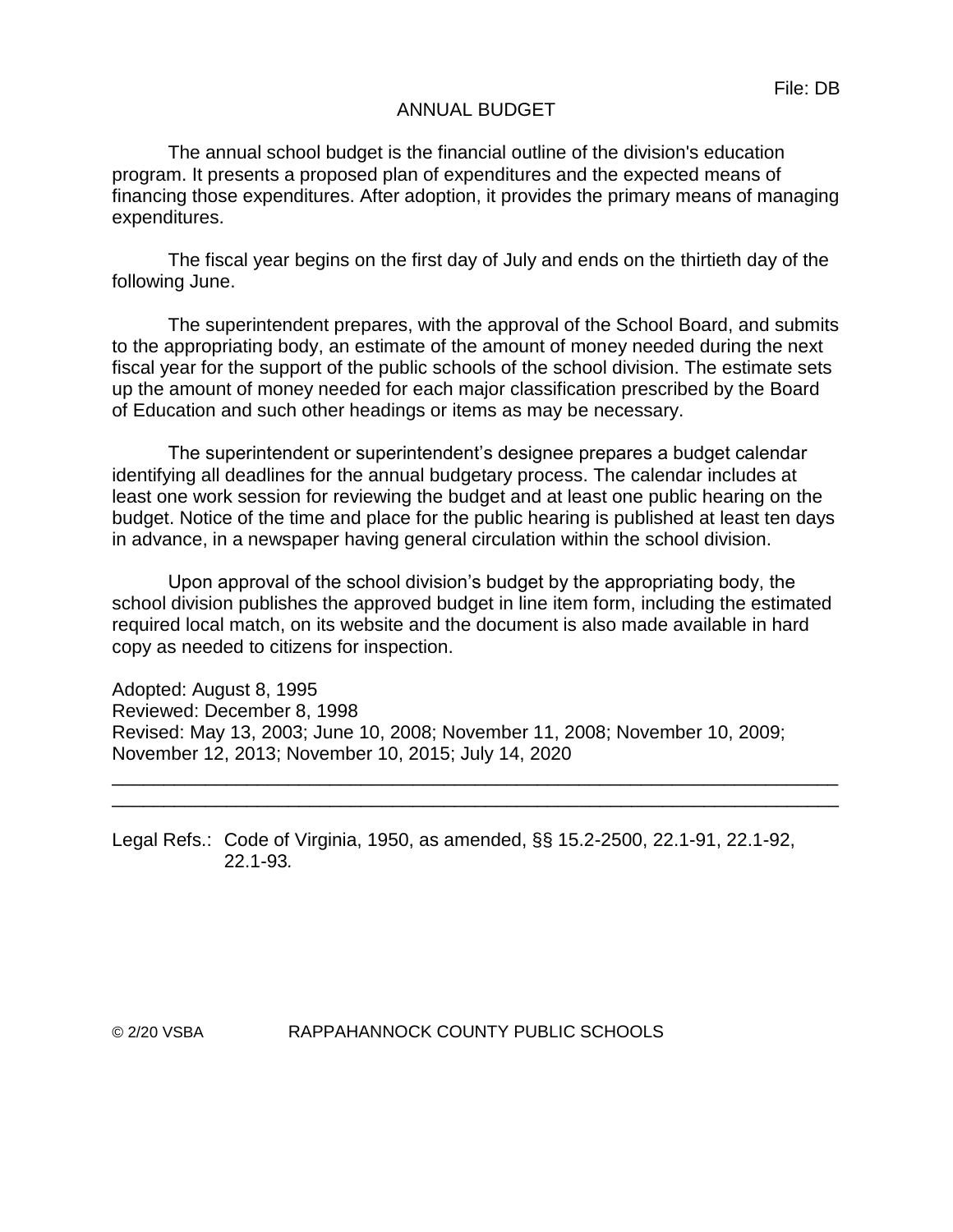## GRANT PROGRAMS

In developing the annual budget, the Rappahannock County School Board will, from time to time, agree to fund a portion of federal and state grant programs. The Board may elect to fund up to 50% of such grant programs if funds are available, or may opt to support grants with in-kind fundraising. All federal and state grants will have final approval by the division superintendent.

Prior to submission, local or private grants (grants providing activities or supplies for the division or supporting the grounds or facilities of the division) will be approved by the superintendent designee as assigned, with final approval by the superintendent. The superintendent will share all local and cooperative grant applications with school board committees (facility committee, policy committee, and/or finance committee as appropriate) for input prior to final approval from the superintendent.

\_\_\_\_\_\_\_\_\_\_\_\_\_\_\_\_\_\_\_\_\_\_\_\_\_\_\_\_\_\_\_\_\_\_\_\_\_\_\_\_\_\_\_\_\_\_\_\_\_\_\_\_\_\_\_\_\_\_\_\_\_\_\_\_\_\_\_\_\_\_ \_\_\_\_\_\_\_\_\_\_\_\_\_\_\_\_\_\_\_\_\_\_\_\_\_\_\_\_\_\_\_\_\_\_\_\_\_\_\_\_\_\_\_\_\_\_\_\_\_\_\_\_\_\_\_\_\_\_\_\_\_\_\_\_\_\_\_\_\_\_

Regulation Added: June 9, 2009 Updated: November 12, 2013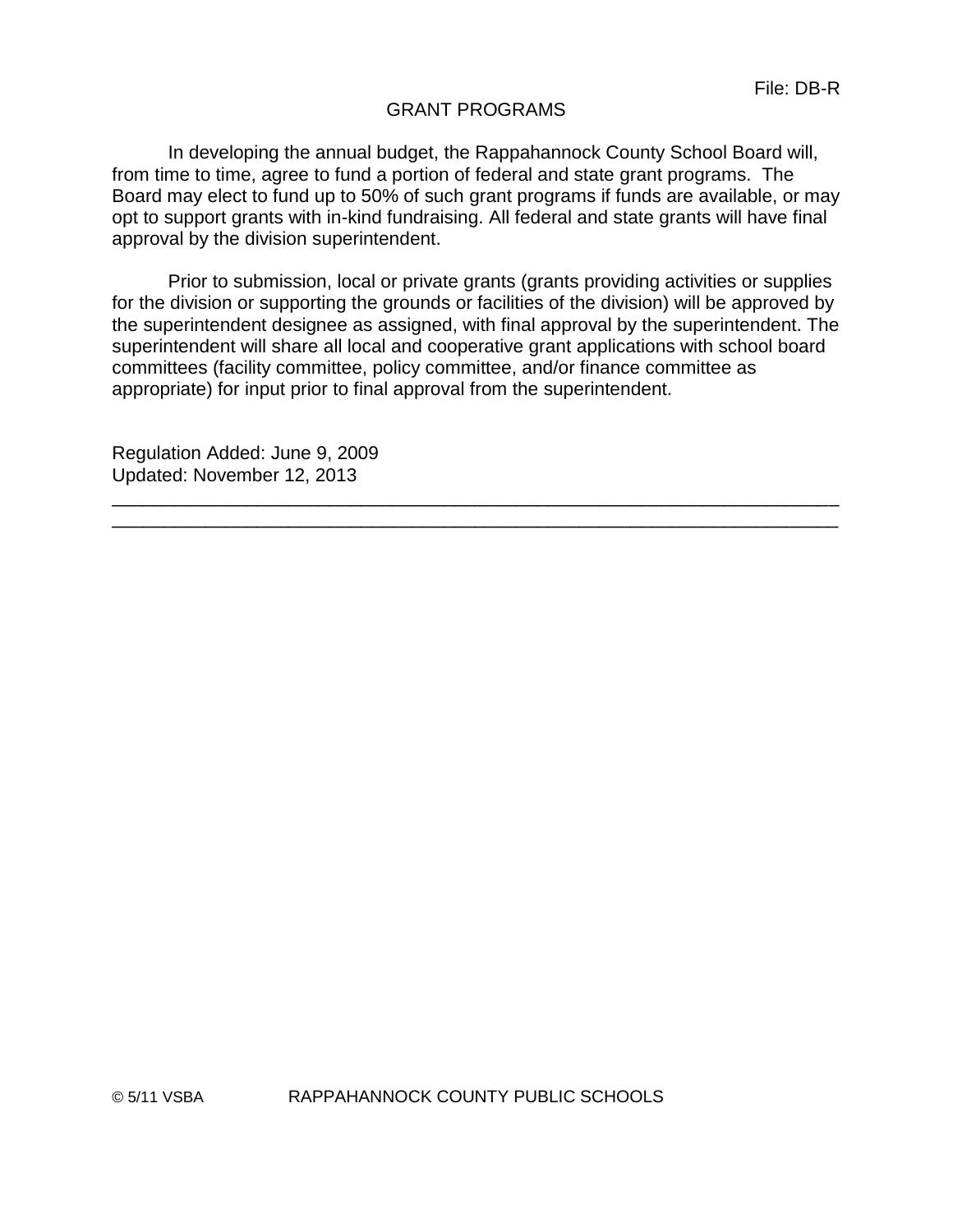# CUSTODY AND DISBURSEMENT OF SCHOOL FUNDS

All School Board funds except

- money generated by school activities, and classified "school activity fund accounts",
- petty cash funds and
- accounts established for the purchase of instructional materials and office supplies

are deposited with the Rappahannock County treasurer, who is in charge of the receipts, custody and disbursement of School Board funds and who keeps such funds in an account or accounts separate and distinct from all other funds. Checks must be drawn on the School Board account by the Rappahannock County treasurer, Washington, Virginia.

Disbursement of School Board funds is approved as provided in Policy DK Payment Procedures.

Adopted: August 8, 1995 Reviewed: December 8, 1998, August 9, 2005 Revised: June 10, 2008, November 12, 2013, November 10, 2015

Legal Refs.: Code of Virginia, 1950, as amended, §§ 22.1-78, 22.1-116, 22.1-122.1 and 22.1-123.

\_\_\_\_\_\_\_\_\_\_\_\_\_\_\_\_\_\_\_\_\_\_\_\_\_\_\_\_\_\_\_\_\_\_\_\_\_\_\_\_\_\_\_\_\_\_\_\_\_\_\_\_\_\_\_\_\_\_\_\_\_\_\_\_\_\_\_\_\_\_ \_\_\_\_\_\_\_\_\_\_\_\_\_\_\_\_\_\_\_\_\_\_\_\_\_\_\_\_\_\_\_\_\_\_\_\_\_\_\_\_\_\_\_\_\_\_\_\_\_\_\_\_\_\_\_\_\_\_\_\_\_\_\_\_\_\_\_\_\_\_

8 VAC 20-240-10.

Cross Refs: DGC School Activity Funds DGD Funds for Instructional Materials and Office Supplies DJB Petty Cash Funds DK Payment Procedures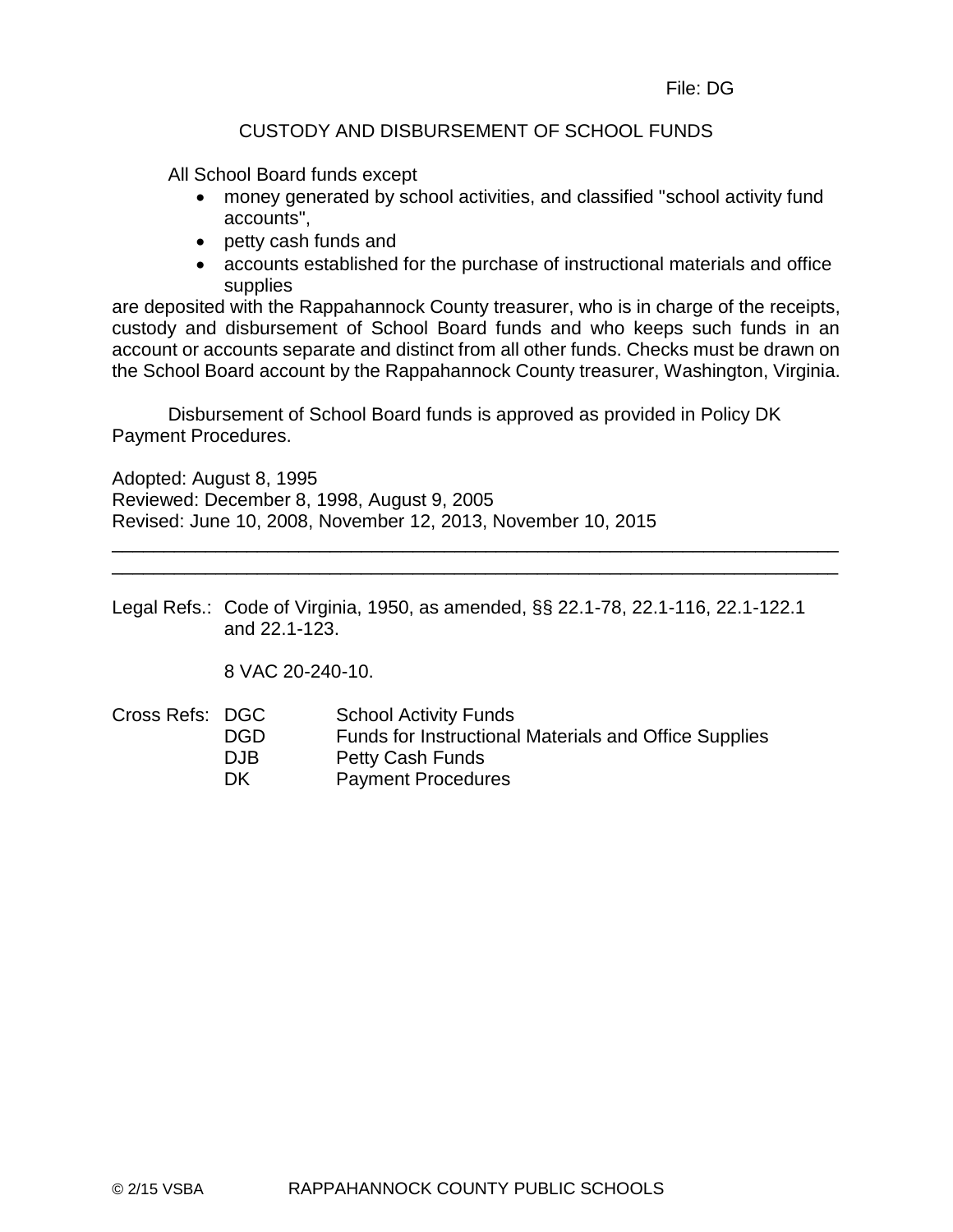# SCHOOL ACTIVITY FUNDS

All funds derived from extracurricular school activities, including, but not limited to, entertainment, athletic contests, facilities fees, club dues, vending machine proceeds that are not deposited in the school nutrition program account, and from any and all activities of the school involving personnel, students or property are considered school activity funds.

Each school keeps an accurate record of all receipts and disbursements of school activity funds so that a clear and concise statement of the condition of each fund may be determined at all times. It is the duty of each principal to see that such records are maintained in accordance with regulations of the Virginia Board of Education and the Rappahannock County School Board. The principal or principal's designee performs the duties of school finance officer. The school finance officer is bonded, and the school board prescribes rules governing such bonds for employees who are responsible for school activity funds.

School activity funds are audited at least once a year by a duly qualified accountant or accounting firm approved by the school board. A copy of the audit report is filed in the superintendent's office. Monthly reports of such funds are prepared and filed in the principal's office and annual reports are filed in the office of the principal or division superintendent. The cost of such audits are a proper charge against the school activity funds.

\_\_\_\_\_\_\_\_\_\_\_\_\_\_\_\_\_\_\_\_\_\_\_\_\_\_\_\_\_\_\_\_\_\_\_\_\_\_\_\_\_\_\_\_\_\_\_\_\_\_\_\_\_\_\_\_\_\_\_\_\_\_\_\_\_\_\_\_\_\_ \_\_\_\_\_\_\_\_\_\_\_\_\_\_\_\_\_\_\_\_\_\_\_\_\_\_\_\_\_\_\_\_\_\_\_\_\_\_\_\_\_\_\_\_\_\_\_\_\_\_\_\_\_\_\_\_\_\_\_\_\_\_\_\_\_\_\_\_\_\_

Adopted: June 10, 2008 Revised: November 12, 2013, November 10, 2018, March 12, 2019

Legal Refs.: Code of Virginia, 1950, as amended, § 22.1-17.

8 VAC 20-240-10.

8 VAC 20-240-20.

8 VAC 20-240-40.

Cross Refs.: DG Custody and Disbursement of School Funds DM Cash in School Buildings

© 2/19 VSBA RAPPAHANNOCK COUNTY PUBLIC SCHOOLS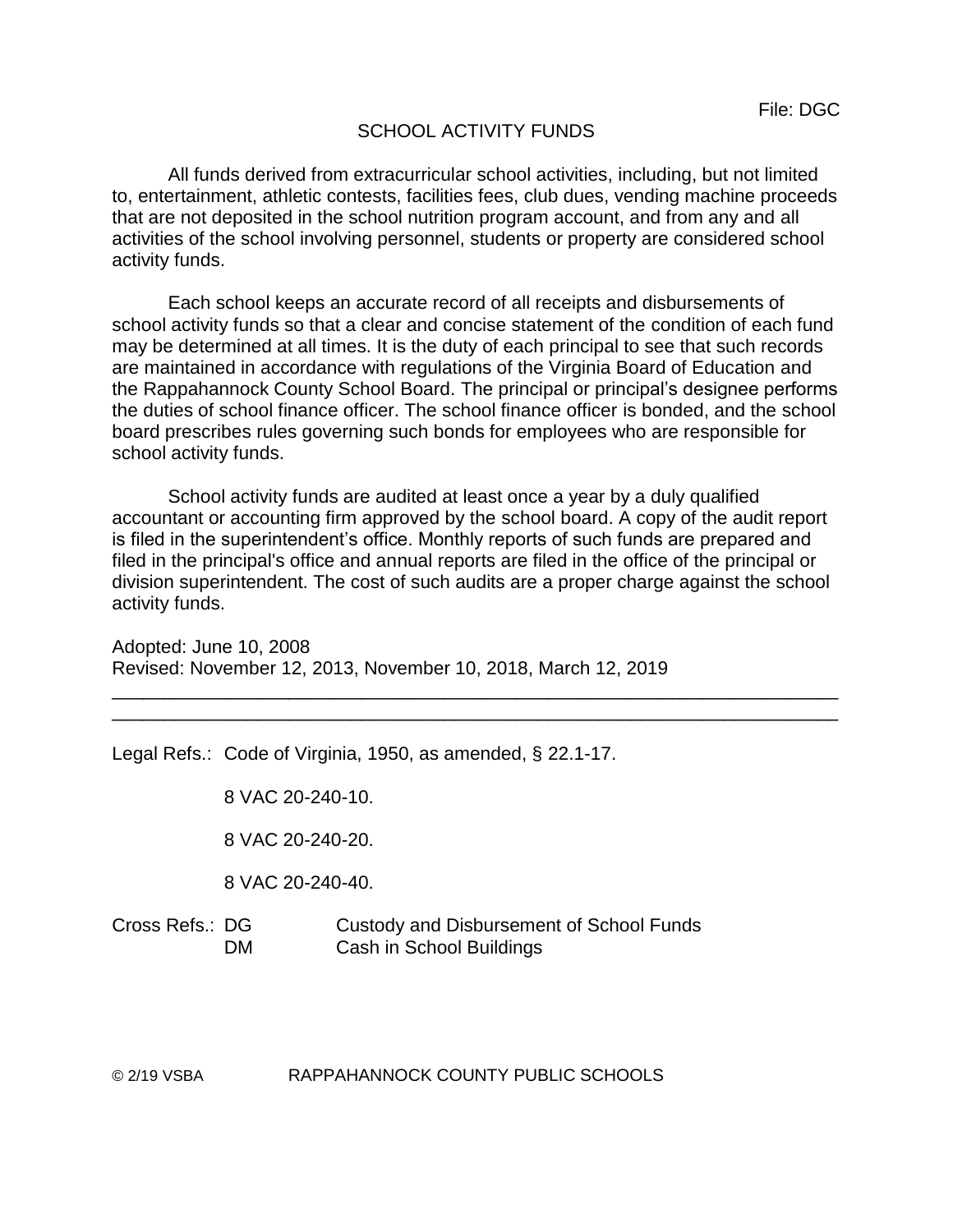# SCHOOL ACTIVITY FUNDS

School personnel shall invest excess activity account balances into interestbearing accounts.

All employees of the Rappahannock County Public Schools are covered by a blanket fidelity bond in the amount of \$250,000, including those employees who handle school funds.

\_\_\_\_\_\_\_\_\_\_\_\_\_\_\_\_\_\_\_\_\_\_\_\_\_\_\_\_\_\_\_\_\_\_\_\_\_\_\_\_\_\_\_\_\_\_\_\_\_\_\_\_\_\_\_\_\_\_\_\_\_\_\_\_\_\_\_\_\_\_ \_\_\_\_\_\_\_\_\_\_\_\_\_\_\_\_\_\_\_\_\_\_\_\_\_\_\_\_\_\_\_\_\_\_\_\_\_\_\_\_\_\_\_\_\_\_\_\_\_\_\_\_\_\_\_\_\_\_\_\_\_\_\_\_\_\_\_\_\_\_

Regulation Added: November 11, 2008 Reviewed: November 12, 2013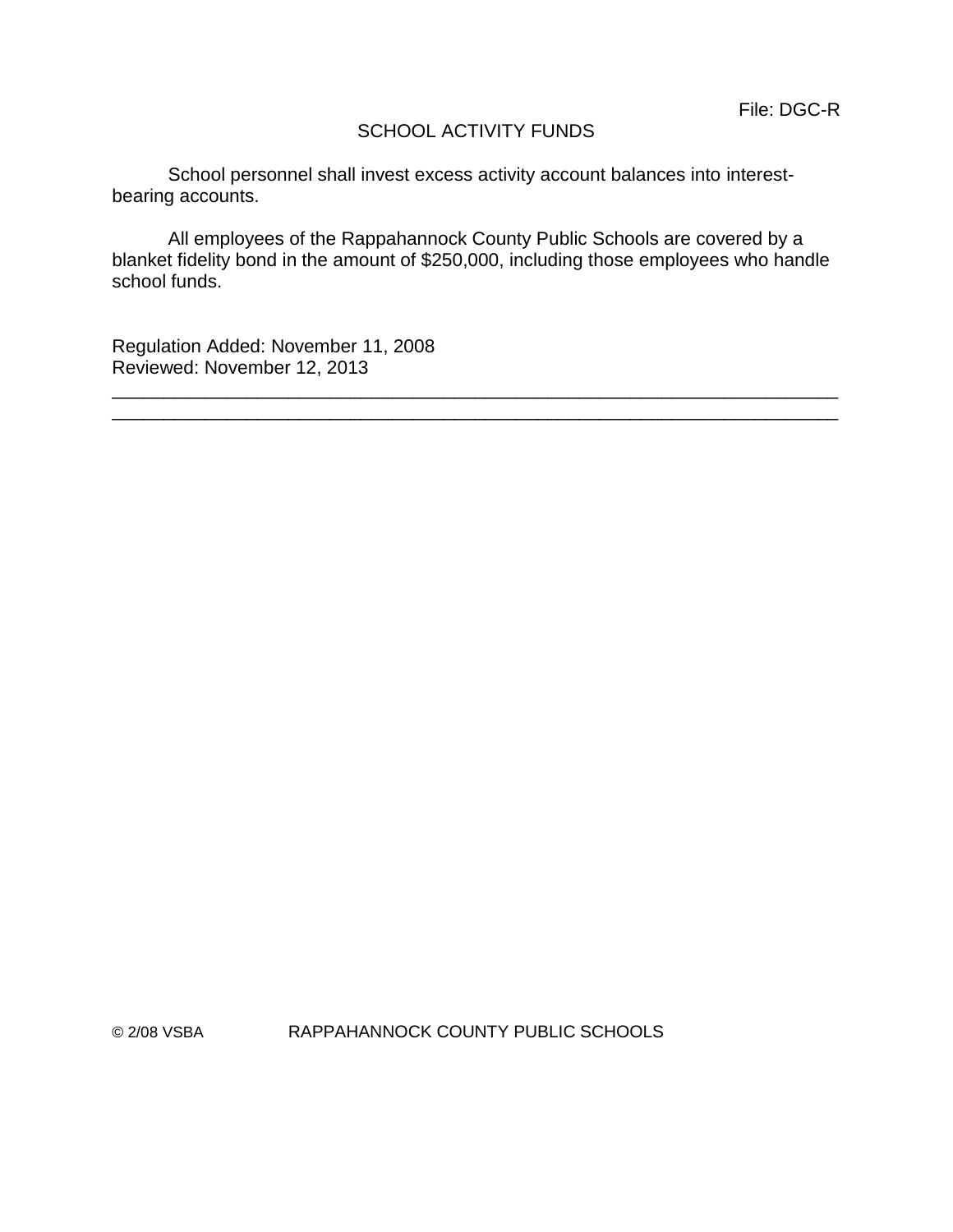# FUNDS FOR INSTRUCTIONAL MATERIALS AND OFFICE SUPPLIES

The School Board may, by resolution and subject to the approval of the appropriating body, establish accounts in each of its departments and schools committed solely for the purchase of instructional materials and office supplies. The School Board may authorize the transfer of a percentage of the funds budgeted for a school or division department, not to exceed thirty-five percent of the allocation, into the account.

The account shall be managed by the principal of the school or head of the division department who shall file a monthly accounting of the funds with the superintendent. No additional funds shall be transferred into any such account unless the monthly accounting has been filed. The funds in the account may be disbursed for payment of obligations by issuing a negotiable check signed by the principal or head of the division department, and a second person designated by the School Board. At the close of the fiscal year, all funds remaining in the accounts shall be returned to the School Board simultaneously with a full accounting of the disbursements. All such accounts shall be subject to an annual audit as prescribed by Va. Code § 15.2-2511 and to relevant provisions of the Virginia Public Procurement Act.

\_\_\_\_\_\_\_\_\_\_\_\_\_\_\_\_\_\_\_\_\_\_\_\_\_\_\_\_\_\_\_\_\_\_\_\_\_\_\_\_\_\_\_\_\_\_\_\_\_\_\_\_\_\_\_\_\_\_\_\_\_\_\_\_\_\_\_\_\_\_ \_\_\_\_\_\_\_\_\_\_\_\_\_\_\_\_\_\_\_\_\_\_\_\_\_\_\_\_\_\_\_\_\_\_\_\_\_\_\_\_\_\_\_\_\_\_\_\_\_\_\_\_\_\_\_\_\_\_\_\_\_\_\_\_\_\_\_\_\_\_

Adopted: June 10, 2008 Revised: November 12, 2013, November 10, 2015

Legal Ref.: Code of Virginia, 1950, as amended, § 22.1-122.1.

| Cross Refs.: DG |            | Custody and Disbursement of School Funds |
|-----------------|------------|------------------------------------------|
|                 | <b>DJA</b> | <b>Purchasing Authority</b>              |
|                 | <b>DJB</b> | <b>Petty Cash Funds</b>                  |
|                 | <b>DJF</b> | <b>Purchasing Procedures</b>             |
|                 | <b>DJG</b> | <b>Vendor Relations</b>                  |
|                 | DK         | <b>Payment Procedures</b>                |
|                 |            |                                          |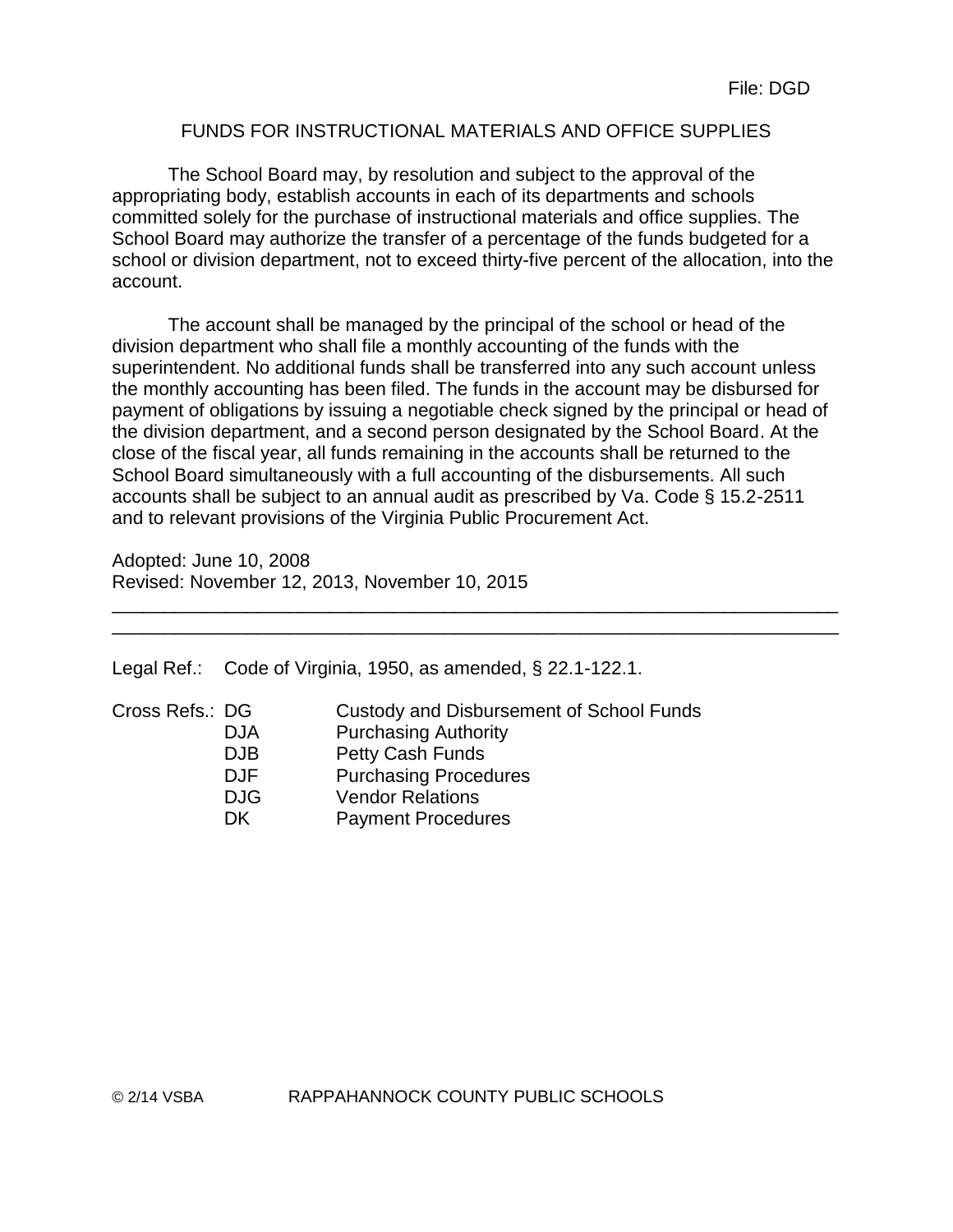File: DI

## FINANCIAL ACCOUNTING AND REPORTING

The superintendent or superintendent's designee is responsible for implementing a modern system of accounting for all school funds as established by the Board of Education and the Auditor of Public Accounts.

The Rappahannock County School Board receives monthly statements of the funds available for school purposes.

At least once each year the School Board submits a report of all its expenditures to the appropriating body. Such report is also made available to the public either on the school division website or in hard copy at the central school division office on a template prescribed by the Board of Education.

Adopted: August 8, 1995 Reviewed: December 8, 1998 Revised: November 12, 2002; June 10, 2008; November 10, 2009; November 12, 2013; November 10, 2015; July 14, 2020

\_\_\_\_\_\_\_\_\_\_\_\_\_\_\_\_\_\_\_\_\_\_\_\_\_\_\_\_\_\_\_\_\_\_\_\_\_\_\_\_\_\_\_\_\_\_\_\_\_\_\_\_\_\_\_\_\_\_\_\_\_\_\_\_\_\_\_\_\_\_ \_\_\_\_\_\_\_\_\_\_\_\_\_\_\_\_\_\_\_\_\_\_\_\_\_\_\_\_\_\_\_\_\_\_\_\_\_\_\_\_\_\_\_\_\_\_\_\_\_\_\_\_\_\_\_\_\_\_\_\_\_\_\_\_\_\_\_\_\_\_

Legal Refs.: Code of Virginia, 1950, as amended, §§ 22.1-90, 22.1-115.

| Cross Refs.: CBA | Qualifications and Duties for the Superintendent      |
|------------------|-------------------------------------------------------|
| DA               | <b>Management of Funds</b>                            |
| DB               | <b>Annual Budget</b>                                  |
| DG               | Custody and Disbursement of School Funds              |
| <b>DGC</b>       | <b>School Activity Funds</b>                          |
| <b>DGD</b>       | Funds for Instructional Materials and Office Supplies |
| <b>DJB</b>       | <b>Petty Cash Funds</b>                               |
| EF               | <b>Food Service Management</b>                        |
|                  |                                                       |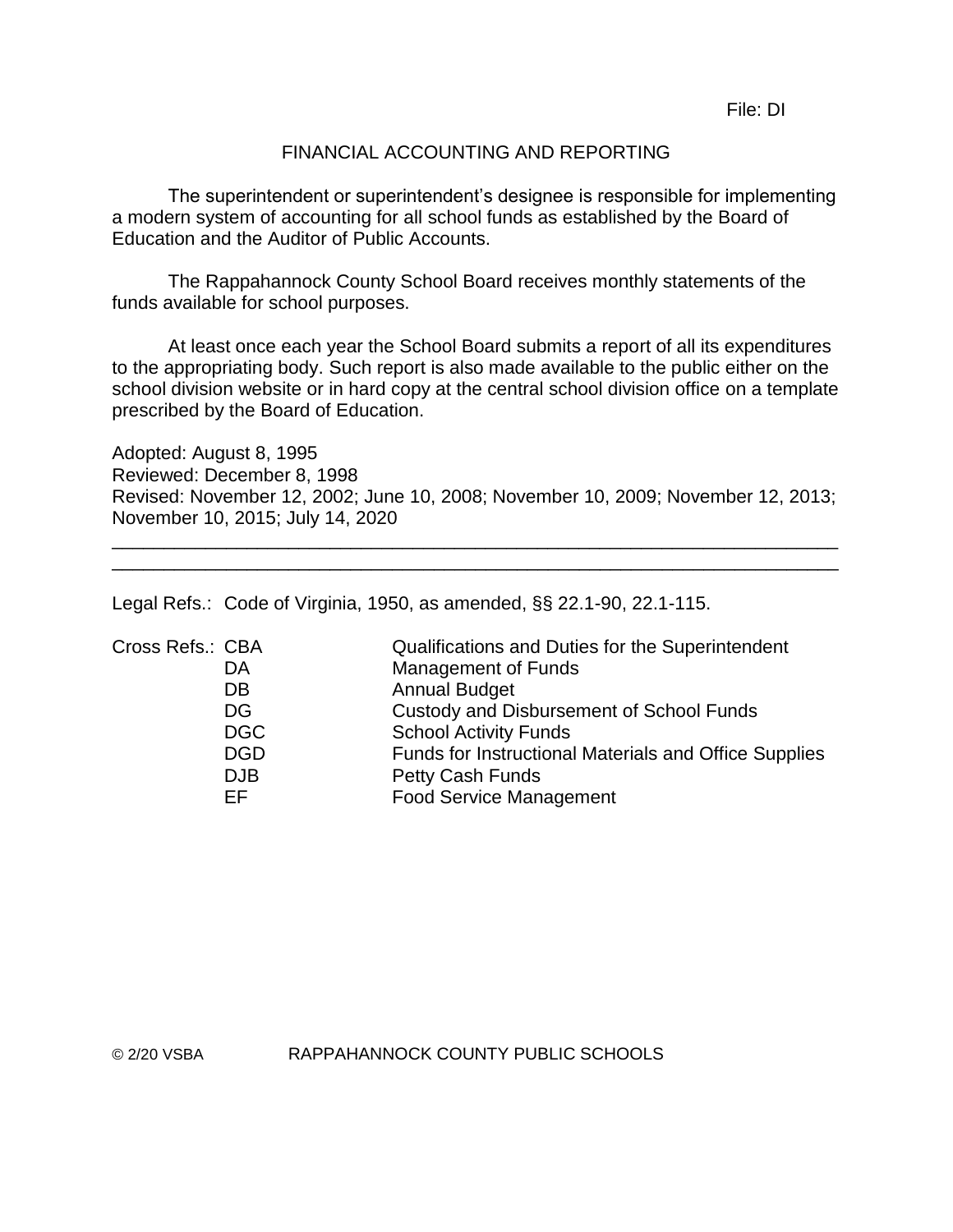# REPORTING PER PUPIL COSTS

Upon preparing the estimate of the amount of money deemed to be needed during the next fiscal year for the support of the schools, the superintendent also prepares and distributes, within a reasonable time as prescribed by the Board of Education, notification of the estimated average per pupil cost for public education in the school division for the coming school year in accordance with the budget estimates provided to the appropriating body. The notification includes actual per pupil state and local education expenditures for the previous school year. The notice may also include federal funds expended for public education in the school division.

The notice is made available in a form provided by the Department of Education and published on the school division's website or in hard copy upon request.

\_\_\_\_\_\_\_\_\_\_\_\_\_\_\_\_\_\_\_\_\_\_\_\_\_\_\_\_\_\_\_\_\_\_\_\_\_\_\_\_\_\_\_\_\_\_\_\_\_\_\_\_\_\_\_\_\_\_\_\_\_\_\_\_\_\_\_\_\_

Adopted: August 8, 1995 Reviewed: December 8, 1998 Revised: May 11, 2004 Reviewed: August 27, 2009 Revised: August 14, 2012, November 12, 2013, April 13, 2021 \_\_\_\_\_\_\_\_\_\_\_\_\_\_\_\_\_\_\_\_\_\_\_\_\_\_\_\_\_\_\_\_\_\_\_\_\_\_\_\_\_\_\_\_\_\_\_\_\_\_\_\_\_\_\_\_\_\_\_\_\_\_\_\_\_\_\_\_\_\_

Legal Ref.: Code of Virginia, 1950, as amended, § 22.1-92.

Cross Ref.: DB Annual Budget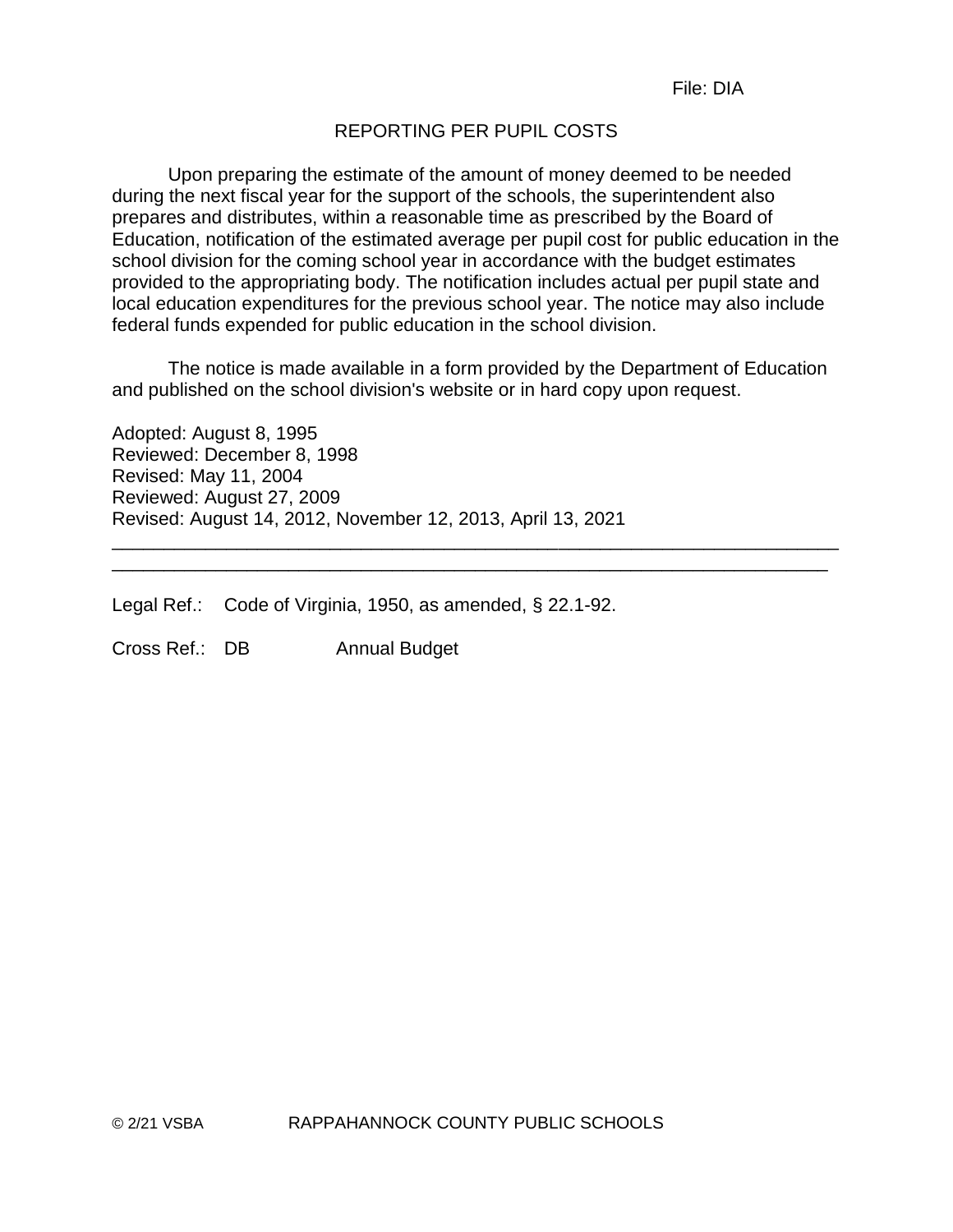## SMALL PURCHASING

Pursuant to written procedures not requiring competitive sealed bids or competitive negotiation, the School Board may enter into single or term contracts for goods and services other than professional services and nontransportation related construction if the aggregate or the sum of all phases is not expected to exceed \$200,000 and transportation-related construction if the aggregate or sum of all phases is not expected to exceed \$25,000. However, such small purchase procedures shall provide for competition wherever practicable. Such small purchase procedures may allow for single or term contracts for professional services without requiring competitive negotiation, provided the aggregate or the sum of all phases is not expected to exceed \$ 80,000. Where small purchase procedures are adopted for construction, the procedures shall not wave compliance with the Uniform State Building Code.

Adopted: August 8, 1995 Reviewed: December 8, 1998 Revised: May 11, 2004, November 10, 2009, August 14, 2012, November 12, 2013, October 11, 2016, September 11, 2018, August 11, 2020

Legal Refs.: Code of Virginia, 1950, as amended, §§ 2.2-4303, 22.1-68, 22.1-78.

\_\_\_\_\_\_\_\_\_\_\_\_\_\_\_\_\_\_\_\_\_\_\_\_\_\_\_\_\_\_\_\_\_\_\_\_\_\_\_\_\_\_\_\_\_\_\_\_\_\_\_\_\_\_\_\_\_\_\_\_\_\_\_\_\_\_\_\_\_\_ \_\_\_\_\_\_\_\_\_\_\_\_\_\_\_\_\_\_\_\_\_\_\_\_\_\_\_\_\_\_\_\_\_\_\_\_\_\_\_\_\_\_\_\_\_\_\_\_\_\_\_\_\_\_\_\_\_\_\_\_\_\_\_\_\_\_\_\_\_\_

Cross Ref.: DJF Purchasing Procedures

© 5/20 VSBA RAPPAHANNOCK COUNTY PUBLIC SCHOOLS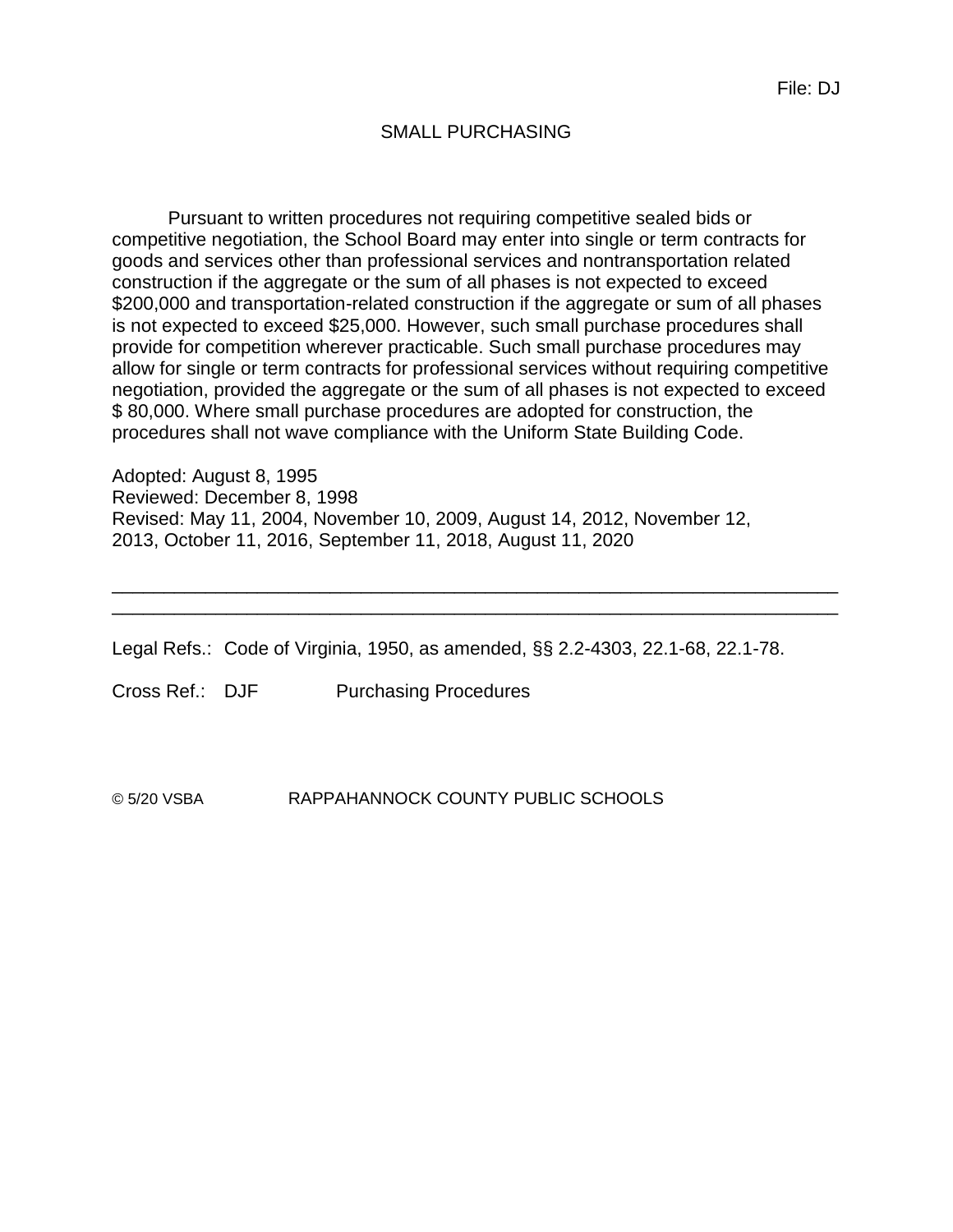# SMALL PURCHASING

Due to the need for expediency in allowing for the efficient administration of the school system's operations, procedures and methods employed in the procurement of higher valued goods and services are not appropriate for the purchase of lower valued items. Therefore, these administrative regulations are hereby published to govern the procurement of goods and services expected to cost \$60,000 or less.

The Superintendent or his designee shall make purchases of goods and services using the following guidelines based on the anticipated cost of such purchase:

- 1. Between \$1,000 and \$10,000. The Superintendent or his designee shall take reasonable steps to ensure competitive pricing given the nature of the good or service, which may include obtaining a minimum of two informal verbal bids/proposals.
- 2. Between \$10,000 and \$20,000. The Superintendent or his designee shall take reasonable steps to ensure competitive pricing given the nature of the good or service, which shall include obtaining a minimum of two informal written bids/proposals.
- 3. Between \$20,000 and \$60,000. The Superintendent or his designee shall take reasonable steps to ensure competitive pricing given the nature of the good or service, which shall include obtaining a minimum of three written bids/proposals.

\_\_\_\_\_\_\_\_\_\_\_\_\_\_\_\_\_\_\_\_\_\_\_\_\_\_\_\_\_\_\_\_\_\_\_\_\_\_\_\_\_\_\_\_\_\_\_\_\_\_\_\_\_\_\_\_\_\_\_\_\_\_\_\_\_\_\_\_\_\_ \_\_\_\_\_\_\_\_\_\_\_\_\_\_\_\_\_\_\_\_\_\_\_\_\_\_\_\_\_\_\_\_\_\_\_\_\_\_\_\_\_\_\_\_\_\_\_\_\_\_\_\_\_\_\_\_\_\_\_\_\_\_\_\_\_\_\_\_\_\_

Regulation Added: November 9, 2010 Revised: December 11, 2012 Reviewed: November 12, 2013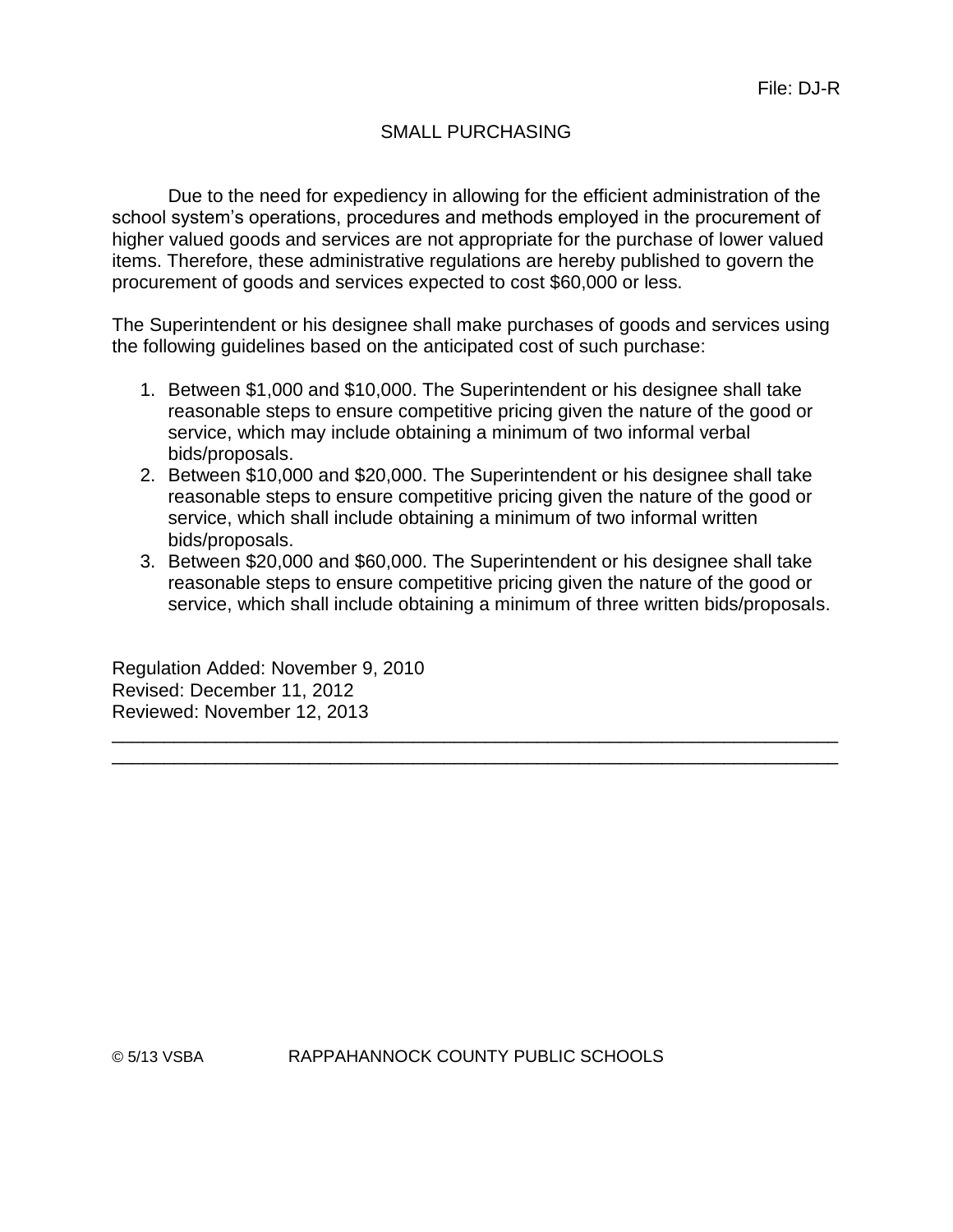## PURCHASING AUTHORITY

The superintendent with the School Board's formal approval may designate a qualified employee to serve as the purchasing agent for the Board. In this capacity, the agent for the Board may purchase or contract for all supplies, materials, equipment, and contractual services required by the school division subject to federal and state laws and regulations and School Board policies. All purchases made by the school division will be in accordance with the Virginia Public Procurement Act.

All personnel in the division who desire to purchase equipment and supplies shall follow the established procurement procedures within their departments or schools for the issuance of a requisition or purchase order. All purchase orders must be forwarded to the superintendent or superintendent's designee for approval and processing.

#### Internal Controls

The superintendent, or superintendent's designee, establishes appropriate procedures for internal accounting controls.

#### Purchasing and Contracting

Rappahannock County School Board encourages full and open competition whenever practicable among potential contractors and suppliers by competitive bidding practices; to centralize purchasing and contracting within the school division to realize the economies resulting therefrom; and to seek maximum educational value for every dollar expended.

Adopted: August 8, 1995 Revised: December 8, 1998, November 11, 2003, June 10, 2008, November 12, 2013, November 10, 2015

\_\_\_\_\_\_\_\_\_\_\_\_\_\_\_\_\_\_\_\_\_\_\_\_\_\_\_\_\_\_\_\_\_\_\_\_\_\_\_\_\_\_\_\_\_\_\_\_\_\_\_\_\_\_\_\_\_\_\_\_\_\_\_\_\_\_\_\_\_\_ \_\_\_\_\_\_\_\_\_\_\_\_\_\_\_\_\_\_\_\_\_\_\_\_\_\_\_\_\_\_\_\_\_\_\_\_\_\_\_\_\_\_\_\_\_\_\_\_\_\_\_\_\_\_\_\_\_\_\_\_\_\_\_\_\_\_\_\_\_\_

| Legal Ref.: Code of Virginia, 1950, as amended, §§ 2.2-4300 et seq., 22.1-70 and |
|----------------------------------------------------------------------------------|
| $22.1 - 78.$                                                                     |

| Cross Refs.: DGC |      | <b>School Activity Funds</b>                          |
|------------------|------|-------------------------------------------------------|
|                  | DGD  | Funds for Instructional Materials and Office Supplies |
|                  | DJ   | <b>Small Purchasing</b>                               |
|                  | DJB  | <b>Petty Cash Funds</b>                               |
|                  | DJF. | <b>Purchasing Procedures</b>                          |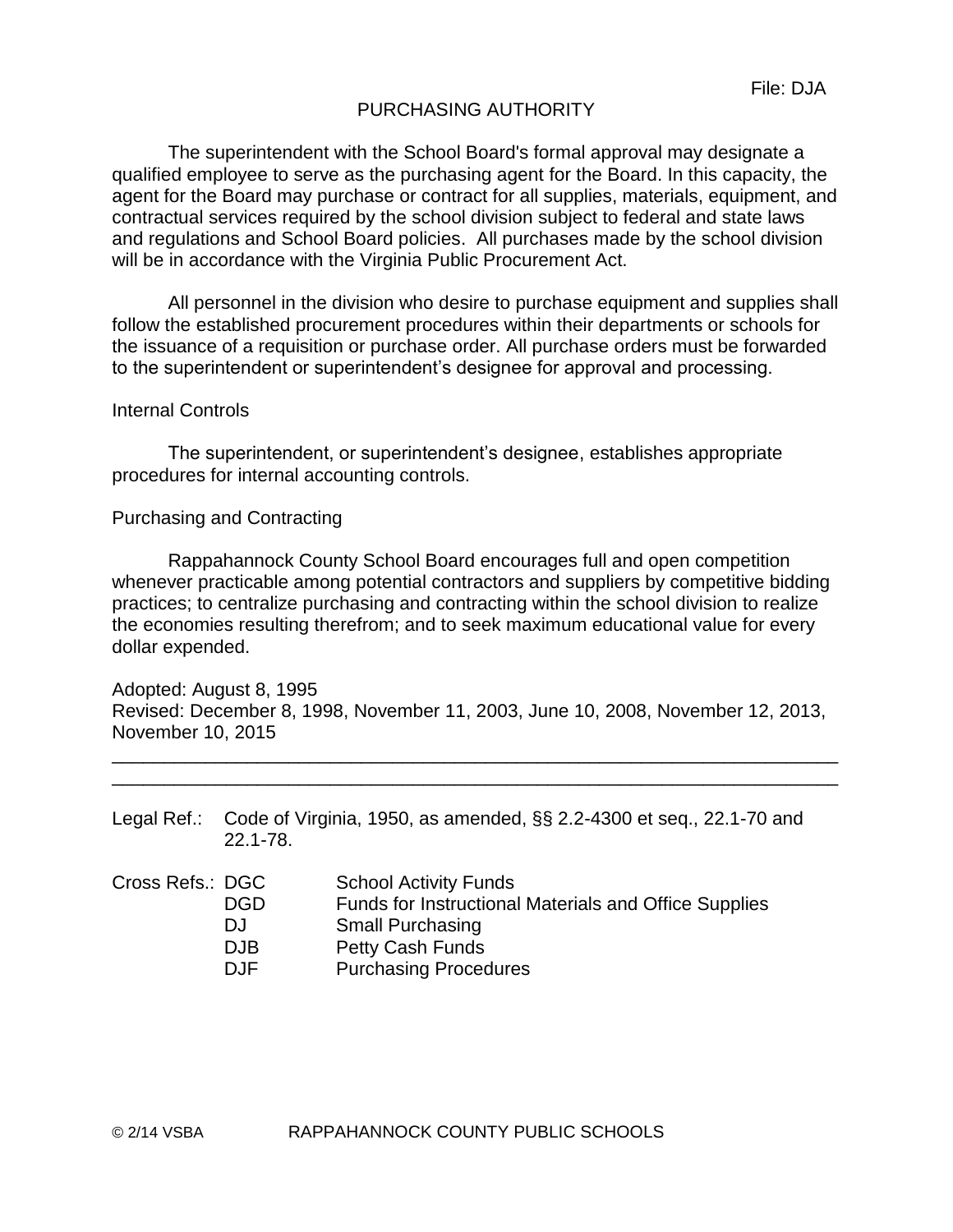# PETTY CASH FUNDS

The school board may by resolution establish one or more petty cash funds for the payment of properly itemized bills for materials, services, or supplies furnished to the school division under conditions calling for immediate payment to the vendor upon delivery. Such funds shall not exceed \$2,000 each.

If it establishes any petty cash funds, the school board will appoint an agent or other person authorized only to approve payment of claims arising from commitments made pursuant to provisions of law from such petty cash funds. Any agent or person into whose hands any such fund is placed may pay such claims therefrom without necessity of prior receipt and audit of the claims by the school board and without approval and issuance of the warrant of the school board.

The clerk of the school board shall report payments from petty cash funds to the school board or to any appointed agent of the school board for approval and reimbursement promptly after any claim has been paid.

A bond in the amount of \$4,000.00 will be required for each person distributing petty cash funds, but no additional bond shall be required of any person already bonded in the required amount.

\_\_\_\_\_\_\_\_\_\_\_\_\_\_\_\_\_\_\_\_\_\_\_\_\_\_\_\_\_\_\_\_\_\_\_\_\_\_\_\_\_\_\_\_\_\_\_\_\_\_\_\_\_\_\_\_\_\_\_\_\_\_\_\_\_\_\_\_\_\_ \_\_\_\_\_\_\_\_\_\_\_\_\_\_\_\_\_\_\_\_\_\_\_\_\_\_\_\_\_\_\_\_\_\_\_\_\_\_\_\_\_\_\_\_\_\_\_\_\_\_\_\_\_\_\_\_\_\_\_\_\_\_\_\_\_\_\_\_\_\_

Adopted: August 8, 1995 Revised: December 8, 1998, August 9, 2005, June 10, 2008, November 12, 2013, March 12, 2019

Legal Ref.: Code of Virginia, 1950, as amended, § 22.1-123.

Cross Ref.: DJF Purchasing Procedures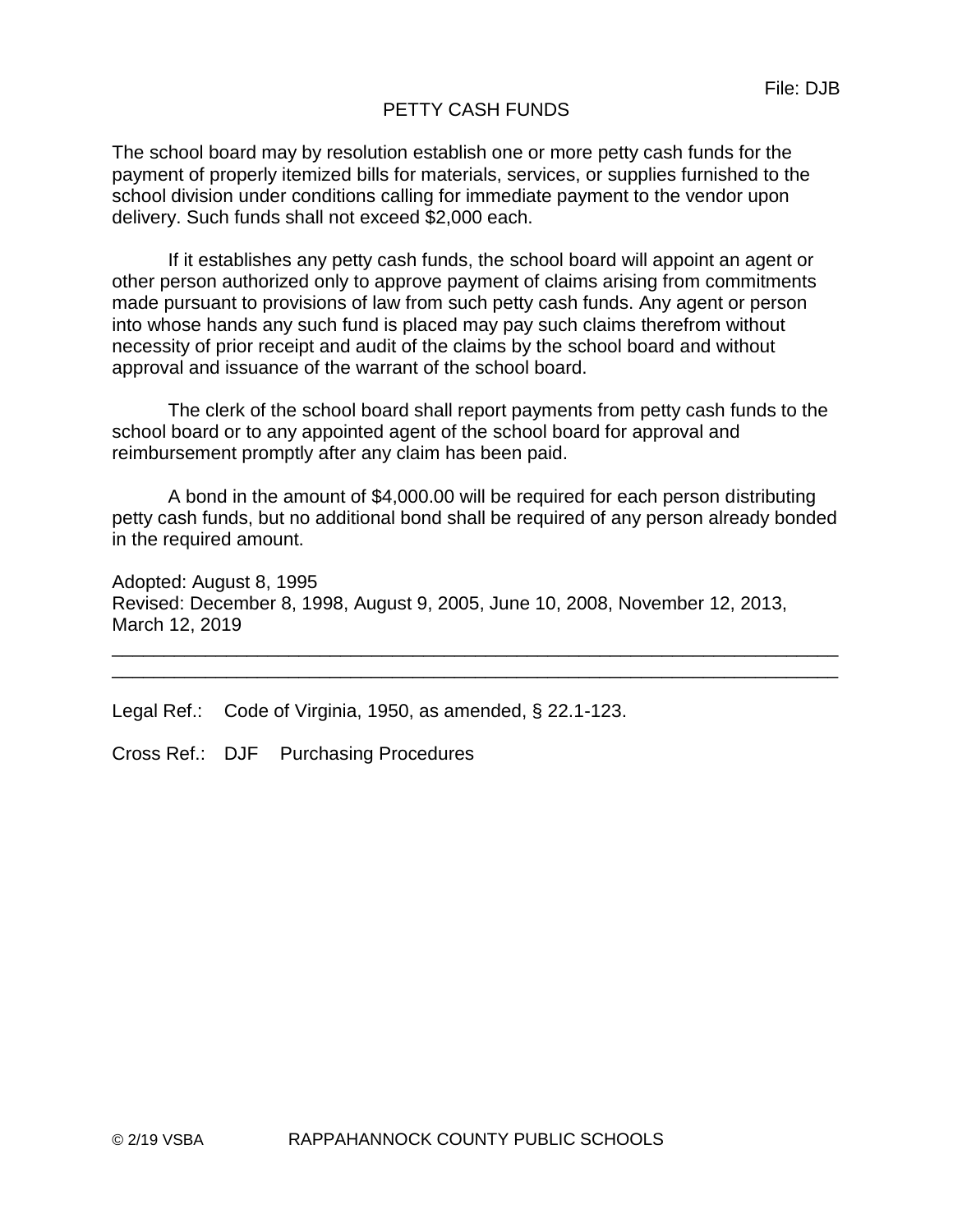DJB-Resolution

# **PETTY CASH RESOLUTION**

The Rappahannock County School Board hereby approves the establishment of a "Petty Cash Fund" in the amount of Fifty Dollars (\$50.00) in the School Board Office to be used for immediate and emergency small purchases and reimbursements which may from time to time be necessary for the efficient and effective operation of the Office.

The Petty Cash Fund shall be in the control of, and maintained by, the Assistant Finance Director, or in her absence, the Superintendent's Administrative Assistant, who shall be responsible for obtaining an appropriate receipt for all disbursements, and relinquishing such receipts to the Director of Finance along with any request for replenishment of the Fund.

The Director of Finance shall establish and maintain any such records and procedures as may be necessary for proper fiscal control.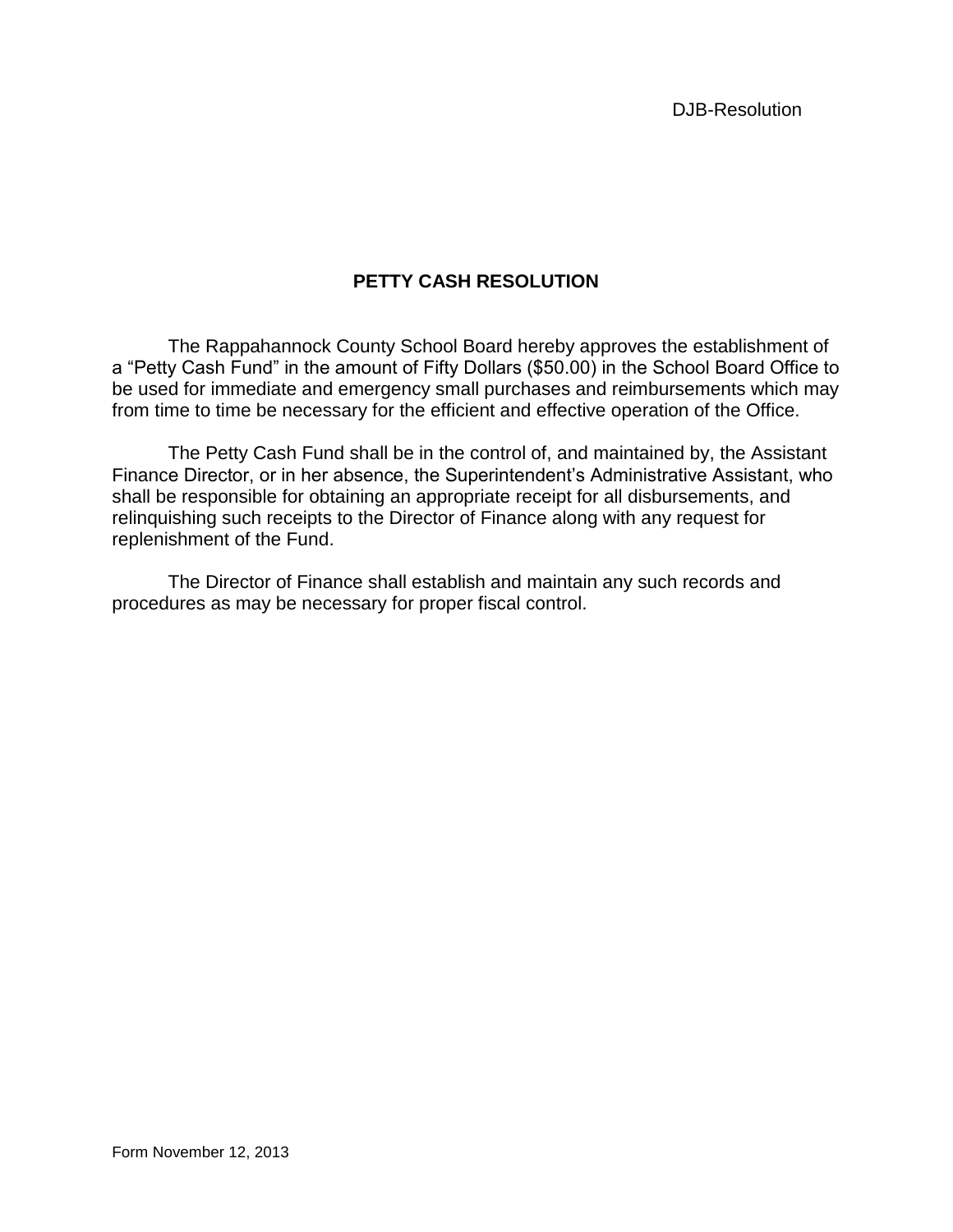#### BONDING

All employees of the Rappahannock County School Board shall be covered by a blanket fidelity bond in the amount of \$10,000.00. The Board shall pay the premiums on such bonds.

\_\_\_\_\_\_\_\_\_\_\_\_\_\_\_\_\_\_\_\_\_\_\_\_\_\_\_\_\_\_\_\_\_\_\_\_\_\_\_\_\_\_\_\_\_\_\_\_\_\_\_\_\_\_\_\_\_\_\_\_\_\_\_\_\_\_\_\_\_\_ \_\_\_\_\_\_\_\_\_\_\_\_\_\_\_\_\_\_\_\_\_\_\_\_\_\_\_\_\_\_\_\_\_\_\_\_\_\_\_\_\_\_\_\_\_\_\_\_\_\_\_\_\_\_\_\_\_\_\_\_\_\_\_\_\_\_\_\_\_\_

Adopted: April 13, 1992 Reviewed: December 8, 1998; August 9, 2005 Revised: November 12, 2013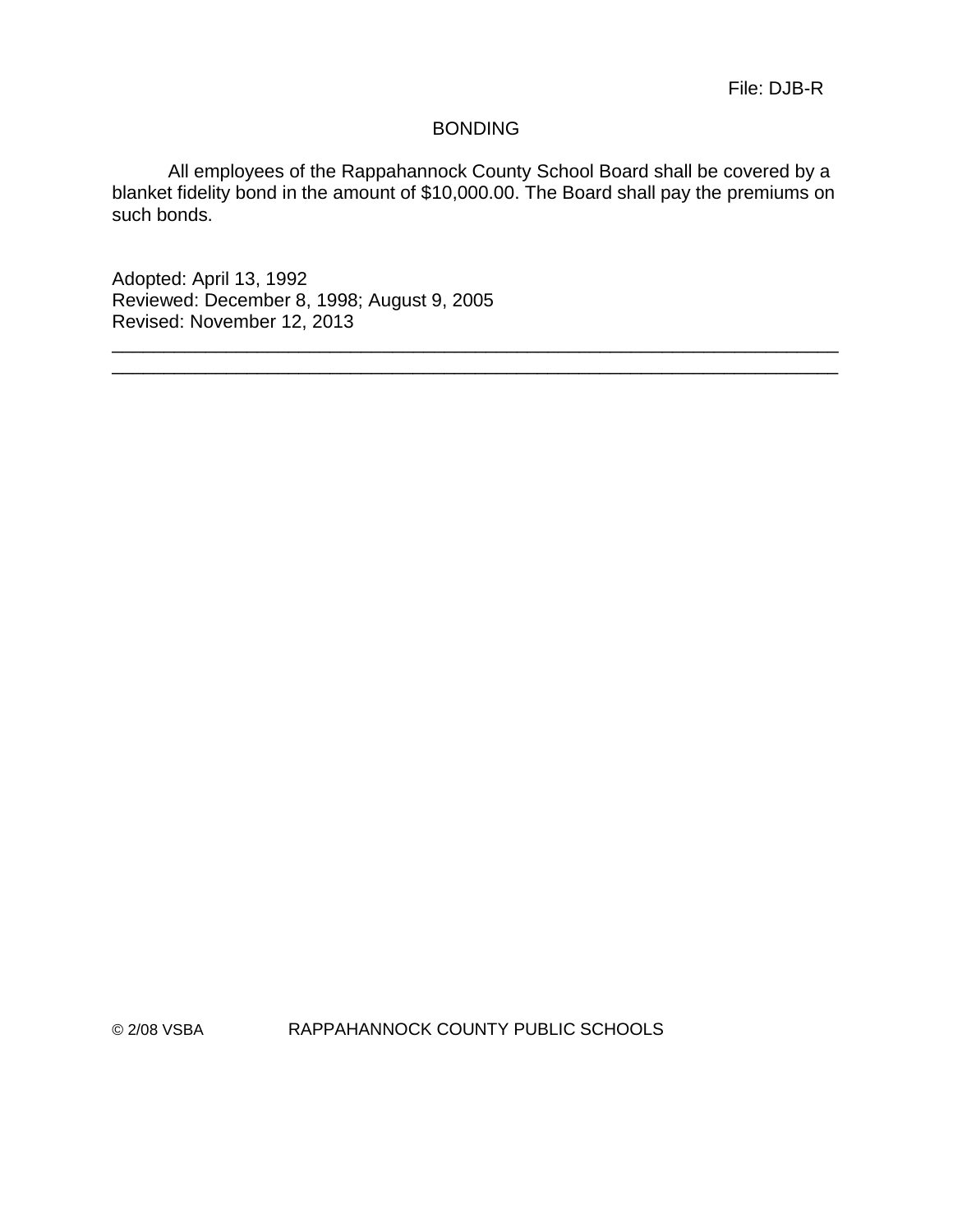## PURCHASING PROCEDURES

All procurements made by the school division are in accordance with the Virginia Public Procurement Act.

#### Certification Regarding Certain Offenses

As a condition of awarding a contract for the provision of services that require the contractor or employees of the contractor to have direct contact with students on school property during regular school hours or during school-sponsored activities, the School Board requires the contractor to provide certification of whether any individual who will provide such services has been convicted of any violent felony set forth in the definition of barrier crime in subsection A of Va. Code § 19.2-392.02; any offense involving the sexual molestation, physical or sexual abuse or rape of a child, or any crime of moral turpitude.

This requirement does not apply to a contractor or employees of the contractor providing services to the school division in an emergency or exceptional situation, such as when student health or safety is endangered or when repairs are needed on an urgent basis to ensure that school facilities are safe and habitable, when it is reasonably anticipated that the contractor or employees of the contractor will have no direct contact with students.

Award of Contracts When Individuals Who Will Provide Services Have Been Convicted of Certain Crimes

The School Board will not award a contract for the provision of services that require the contractor or employees of the contractor to have direct contact with students on school property during regular school hours or during school-sponsored activities when any individual who provides such services has been convicted of any violent felony set forth in the definition of barrier crime in subsection A of Va. Code § 19.2-392.02 or any offense involving the sexual molestation, physical or sexual abuse, or rape of a child.

The School Board may award a contract for the provision of services that require the contractor or employees of the contractor to have direct contact with students on school property during regular school hours or during school-sponsored activities when any individual who provides such services has been convicted of any felony or crime of moral turpitude that is not set forth in the definition of barrier crime in subsection A of Va. Code § 19.2-392.02 and does not involve the sexual molestation, physical or sexual abuse, or rape of a child, provided that in the case of a felony conviction, the Governor has restored the individual's civil rights.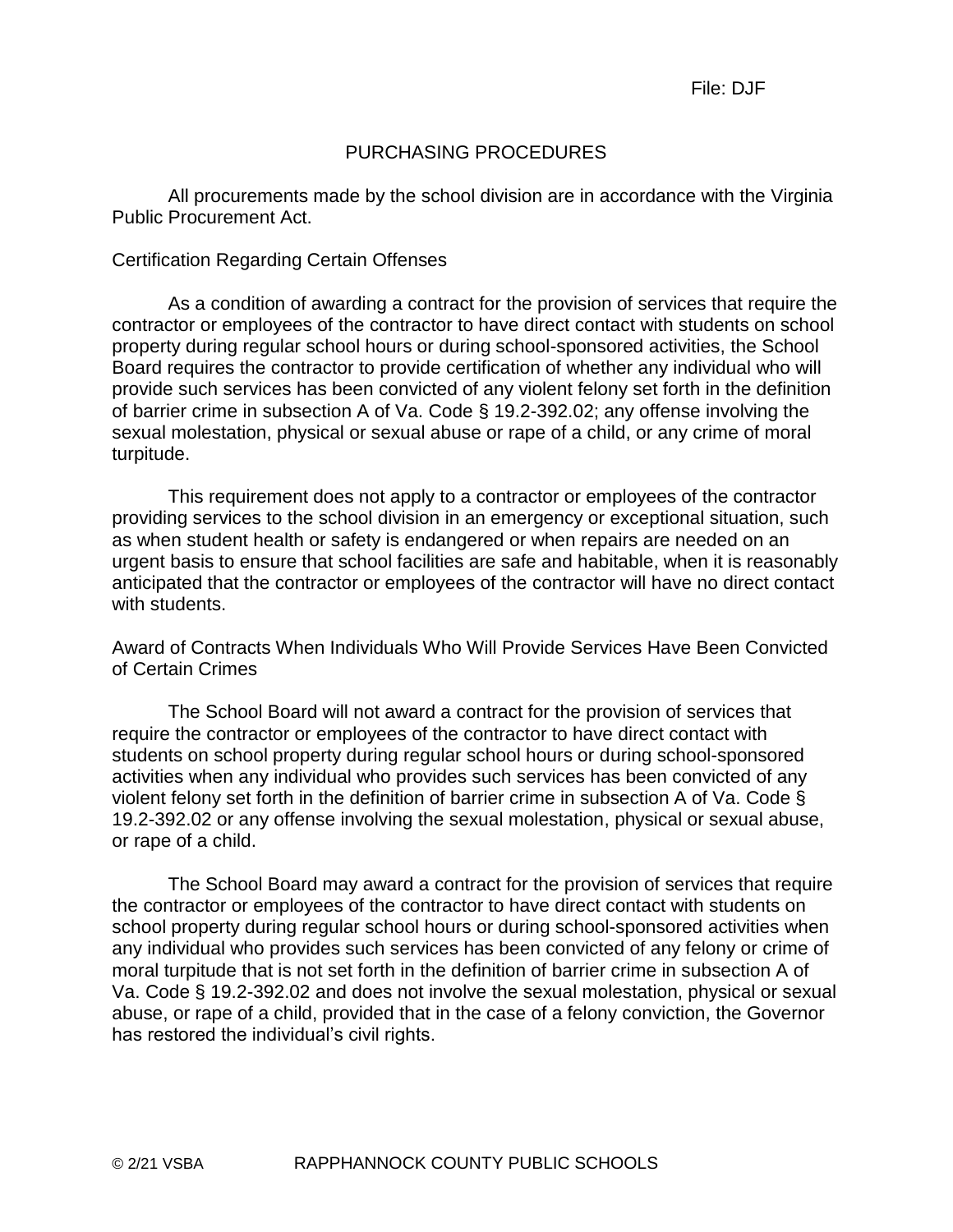## Unauthorized Aliens

The School Board provides in every written contract that the contractor does not, and shall not during the performance of the contract for goods and services in Virginia, knowingly employ an unauthorized alien as defined in the federal Immigration Reform and Control Act of 1986.

## Discrimination by Contractor Prohibited

The School Board includes the following provisions in every contract of more than \$10,000:

- 1. During the performance of this contract, the contractor agrees as follows:
	- a. The contractor will not discriminate against any employee or applicant for employment because of race, religion, color, sex, national origin, age, disability, or other basis prohibited by state law relating to discrimination in employment, except where there is a bona fide occupational qualification reasonably necessary to the normal operation of the contractor. The contractor agrees to post in conspicuous places, available to employees and applicants for employment, notices setting forth the provisions of this nondiscrimination clause.
	- b. The contractor, in all solicitations or advertisements for employees placed by or on behalf of the contractor, will state that such contractor is an equal opportunity employer.
	- c. Notices, advertisements and solicitations placed in accordance with federal law, rule or regulation shall be deemed sufficient for the purpose of meeting the requirements of this section.
- 2. The contractor will include the provisions of the foregoing paragraphs a, b and c in every subcontract or purchase order of over \$10,000, so that the provisions will be binding upon each subcontractor or vendor.

Adopted: August 8, 1995 Reviewed: December 8, 1998 Revised: June 11, 2002, October 10, 2006, October 9, 2007, November 11, 2008, June 9, 2009, November 12, 2013, November 10, 2015, August 11, 2020, April 13, 2021

\_\_\_\_\_\_\_\_\_\_\_\_\_\_\_\_\_\_\_\_\_\_\_\_\_\_\_\_\_\_\_\_\_\_\_\_\_\_\_\_\_\_\_\_\_\_\_\_\_\_\_\_\_\_\_\_\_\_\_\_\_\_\_\_\_\_\_\_\_\_ \_\_\_\_\_\_\_\_\_\_\_\_\_\_\_\_\_\_\_\_\_\_\_\_\_\_\_\_\_\_\_\_\_\_\_\_\_\_\_\_\_\_\_\_\_\_\_\_\_\_\_\_\_\_\_\_\_\_\_\_\_\_\_\_\_\_\_\_\_\_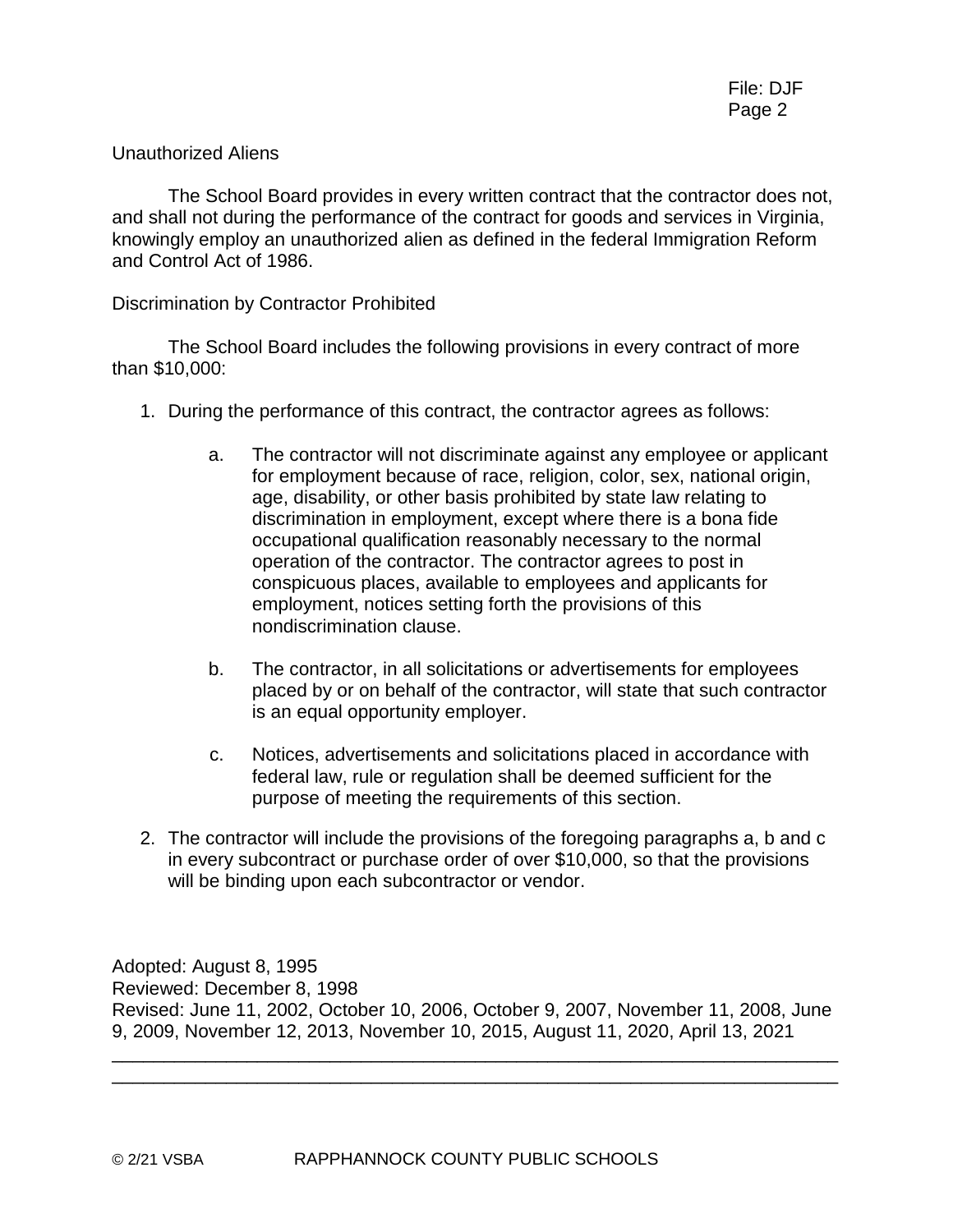File: DJF Page 3

Legal Ref.: Code of Virginia, 1950, as amended, §§ 2.2-4311, 2.2-4311.1, 22.1-296.1.

| Cross Refs.: GCDA | <b>Effect of Criminal Conviction</b>              |
|-------------------|---------------------------------------------------|
| <b>IGBGA</b>      | <b>Online Courses and Virtual School Programs</b> |
| KN                | Sex Offender and Crimes Against Minors Registry   |
|                   | Information                                       |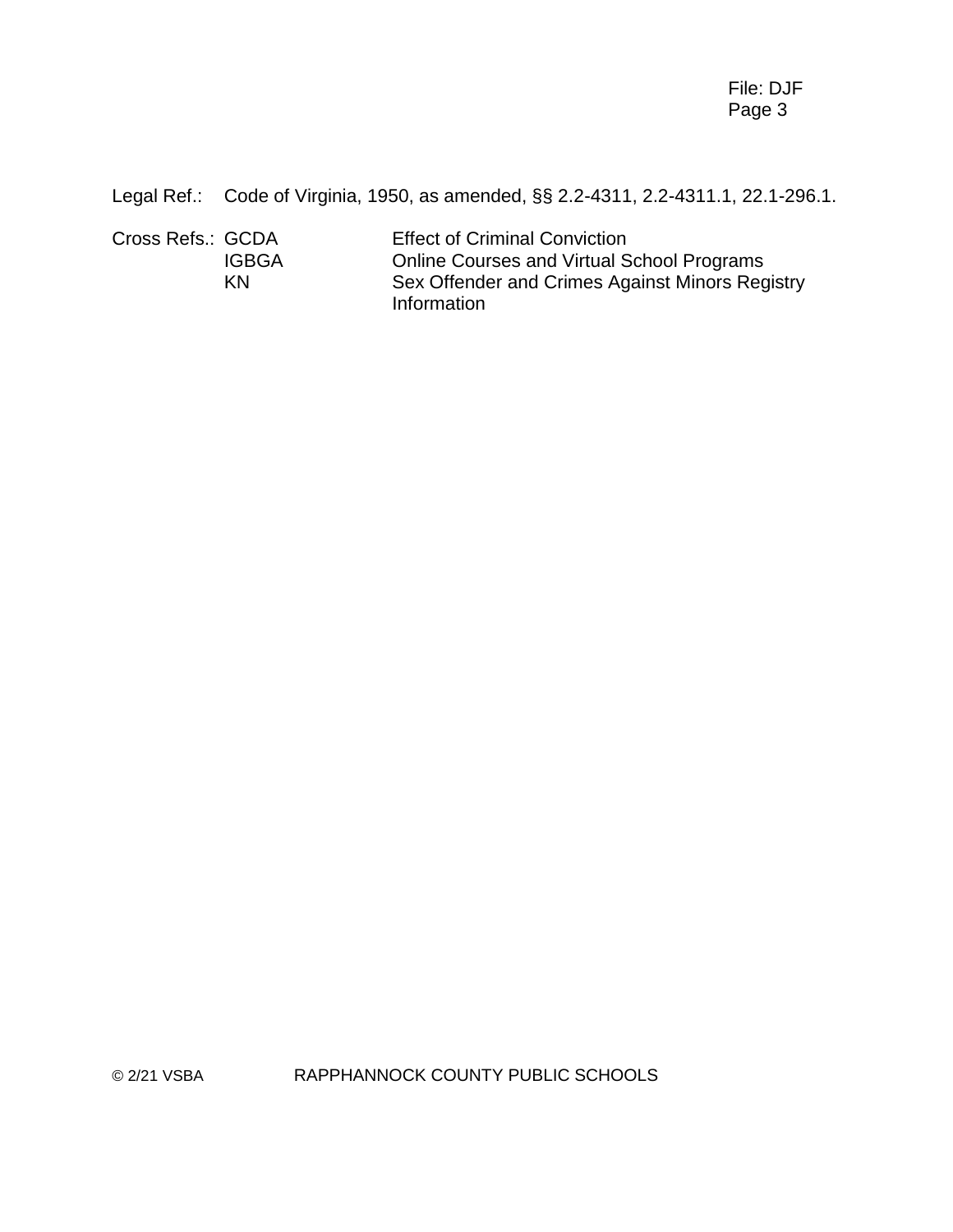# VENDOR RELATIONS

#### Access to School Premises

No vendor agent, or sales representative enters the schools to advertise or sell goods or services to employees or students except as provided herein. Anyone found soliciting goods or services to students or employees in the schools or on school property during school hours without authorization is subject to legal action.

Vendors are not permitted to make appointments with individual School Board employees without the permission of the principal, the superintendent or the superintendent's designee. No vendor is permitted to sell, arrange demonstrations of products or services or take orders for goods or services without prior authorization from the principal, or superintendent or the superintendent's designee.

This does not prevent authorized representatives of firms regularly supplying goods and services to the school division from having access to the schools in the course of their routine business duties.

Prohibition on Solicitation or Acceptance of Gifts

No employee with responsibility for a procurement transaction may request, accept, or agree to accept from a bidder, offeror, contractor or subcontractor anything of more than minimal value unless consideration of substantially equal or greater value is exchanged.

#### Disclosure of Subsequent Employment

No employee or former employee with official responsibility for procurement transactions may accept employment with any bidder, offeror or contractor with whom the employee or former employee dealt in an official capacity concerning procurement transactions for a period of one year from the end of employment by the school division unless the employee or former employee provides written notification to the division prior to commencement of employment by that bidder, offeror or contractor.

Adopted: August 8, 1995 Reviewed: December 8, 1998, August 9, 2005 Revised: October 10, 2006, August 14, 2012, November 12, 2013, October 10, 2017

\_\_\_\_\_\_\_\_\_\_\_\_\_\_\_\_\_\_\_\_\_\_\_\_\_\_\_\_\_\_\_\_\_\_\_\_\_\_\_\_\_\_\_\_\_\_\_\_\_\_\_\_\_\_\_\_\_\_\_\_\_\_\_\_\_\_\_\_\_\_ \_\_\_\_\_\_\_\_\_\_\_\_\_\_\_\_\_\_\_\_\_\_\_\_\_\_\_\_\_\_\_\_\_\_\_\_\_\_\_\_\_\_\_\_\_\_\_\_\_\_\_\_\_\_\_\_\_\_\_\_\_\_\_\_\_\_\_\_\_\_

Legal Ref.: Code of Virginia, 1950, as amended, §§ 2.2-4370, 2.2-4371, 22.1-78, 22.1-293.

Cross Ref.: GAH School Employee Conflict of Interests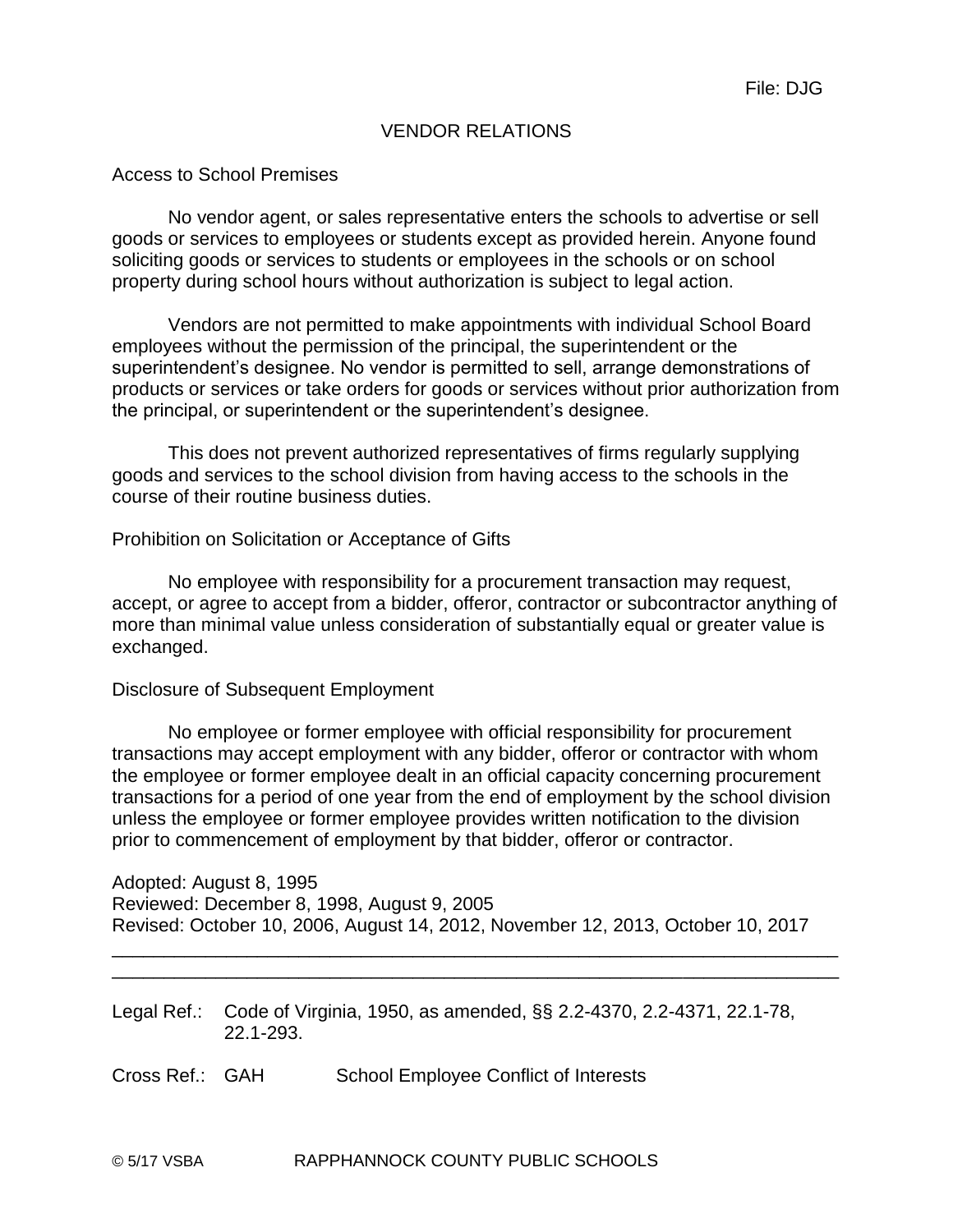#### PAYMENT PROCEDURES

#### School Board

The School Board examines all claims against it, except those to be paid from petty cash funds or funds for the purchase of instructional materials and office supplies, and when approved, orders or authorizes payment thereof. A record of such approval and order or authorization is made in the minutes of the School Board. Payment of each claim shall be ordered or authorized by a warrant drawn on the treasurer or other officer charged by law with the responsibility for the receipt, custody and disbursement of the funds of the School Board. The face of the warrant shall state the purpose or service for which such payment is drawn and the date of the order entered or authority granted by the School Board.

The warrant shall be signed by the chairman or vice-chairman, and countersigned by the clerk or deputy clerk, made payable to the person or persons, firm or corporation entitled to receive such payment and recorded in the form and manner prescribed by the Board of Education.

#### Fiscal Agent

The School Board may, by resolution, appoint an agent and deputy agent to examine and approve claims against it. A record of such approval and order or authorization shall be made and kept with the records of the School Board. Payment of each such claim so examined and approved by such agent or his deputy shall be ordered or authorized by a warrant drawn on the treasurer or other officer charged by law with the responsibility for the receipt, custody, and disbursement of the funds made available to the School Board. The warrant shall be signed by such agent or his deputy and countersigned by the clerk or deputy clerk of the School Board.

However, (1) when the agent is the superintendent, who also occupies the position of School Board clerk, a countersignature from the chairman or vice-chairman is required and (2) when the deputy agent and the deputy clerk is one and the same person, the warrant must be countersigned by either the clerk or the agent of the School Board.

Each warrant shall be payable to the person or persons, firm or corporation entitled to receive payment. The face of the warrant shall state the purpose or service for which such payment is made and also that such warrant is drawn pursuant to authority delegated to such agent or his deputy by the School Board on the specified date.

Any such agent or deputy agent must furnish a corporate surety bond. The School Board shall set the amount of such bond or bonds and the premium therefore shall be paid out of funds made available to the School Board.

#### Special Warrants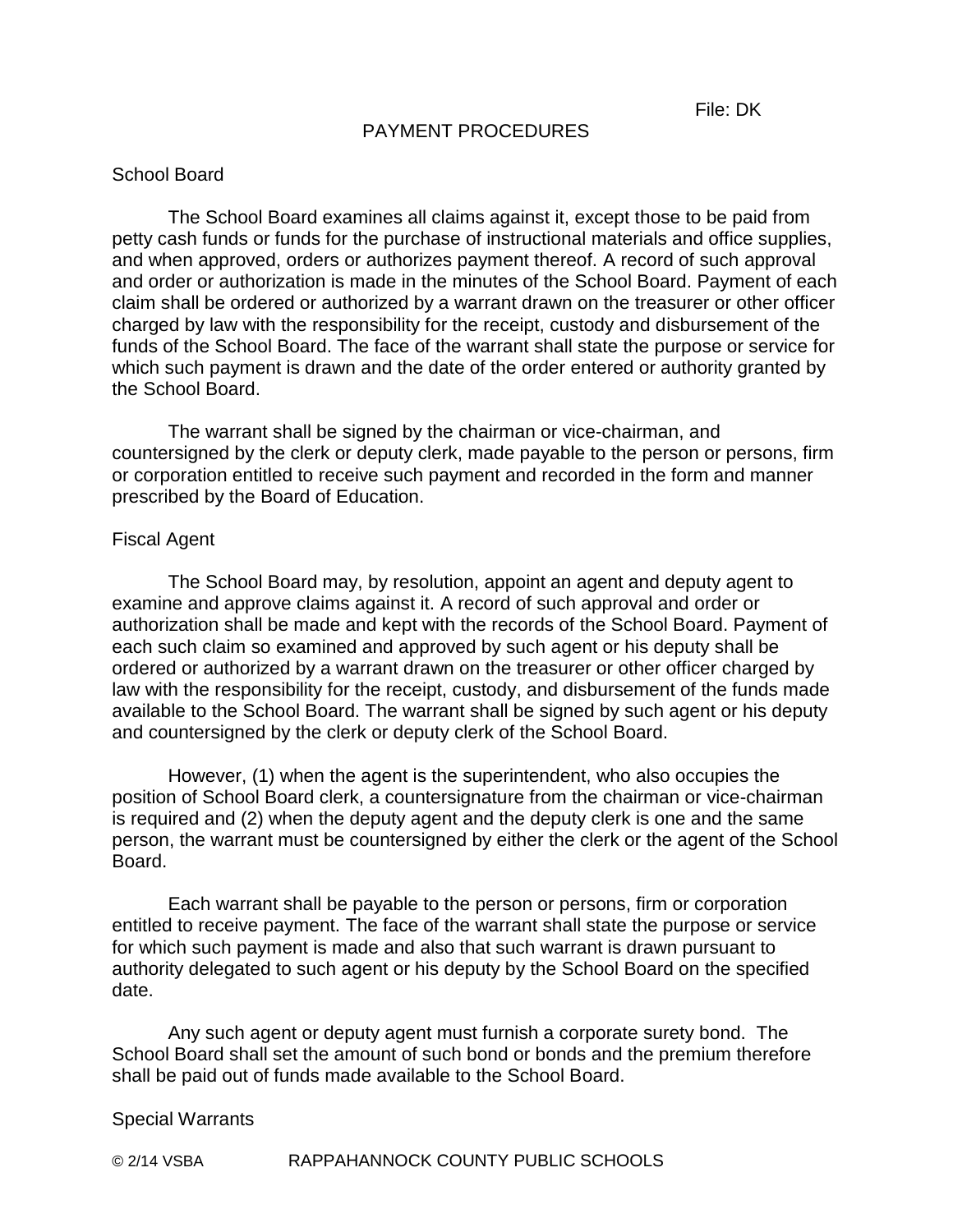# File: DK Page 2

The Rappahannock County School Board may provide, by resolution, for the drawing of special warrants in payment of compensation, when such compensation has been earned and is due, for

- (i) all employees under written contract,
- (ii) all other employees whose rates of pay have been established by the School Board or its properly delegated agent, upon receipt of certified time sheets or other evidence of service performed, and
- (iii) payment on contracts for school construction projects according to the terms of such contracts.

All such special warrants shall be signed by the clerk or deputy clerk of the School Board and countersigned by the superintendent or the chairman or vicechairman of the School Board. When the superintendent and clerk is one and the same person, such special warrants shall be countersigned by such chairman or vicechairman. Such payrolls and contracts so paid shall be reviewed and approved by the School Board at its next regular meeting.

Adopted: August 8, 1995 Revised: December 8, 1998 Reviewed: August 9, 2005, June 10, 2008 Revised: November 12, 2013, November 10, 2015

Legal Ref.: Code of Virginia, 1950, as amended, §§ 22.1-122, 22.1-122.1, 22.1-123.

\_\_\_\_\_\_\_\_\_\_\_\_\_\_\_\_\_\_\_\_\_\_\_\_\_\_\_\_\_\_\_\_\_\_\_\_\_\_\_\_\_\_\_\_\_\_\_\_\_\_\_\_\_\_\_\_\_\_\_\_\_\_\_\_\_\_\_\_\_\_ \_\_\_\_\_\_\_\_\_\_\_\_\_\_\_\_\_\_\_\_\_\_\_\_\_\_\_\_\_\_\_\_\_\_\_\_\_\_\_\_\_\_\_\_\_\_\_\_\_\_\_\_\_\_\_\_\_\_\_\_\_\_\_\_\_\_\_\_\_\_

Cross Refs.: DG Custody and Disbursement of School Funds DJB Petty Cash Funds DGD Funds for Instructional Materials and Office Supplies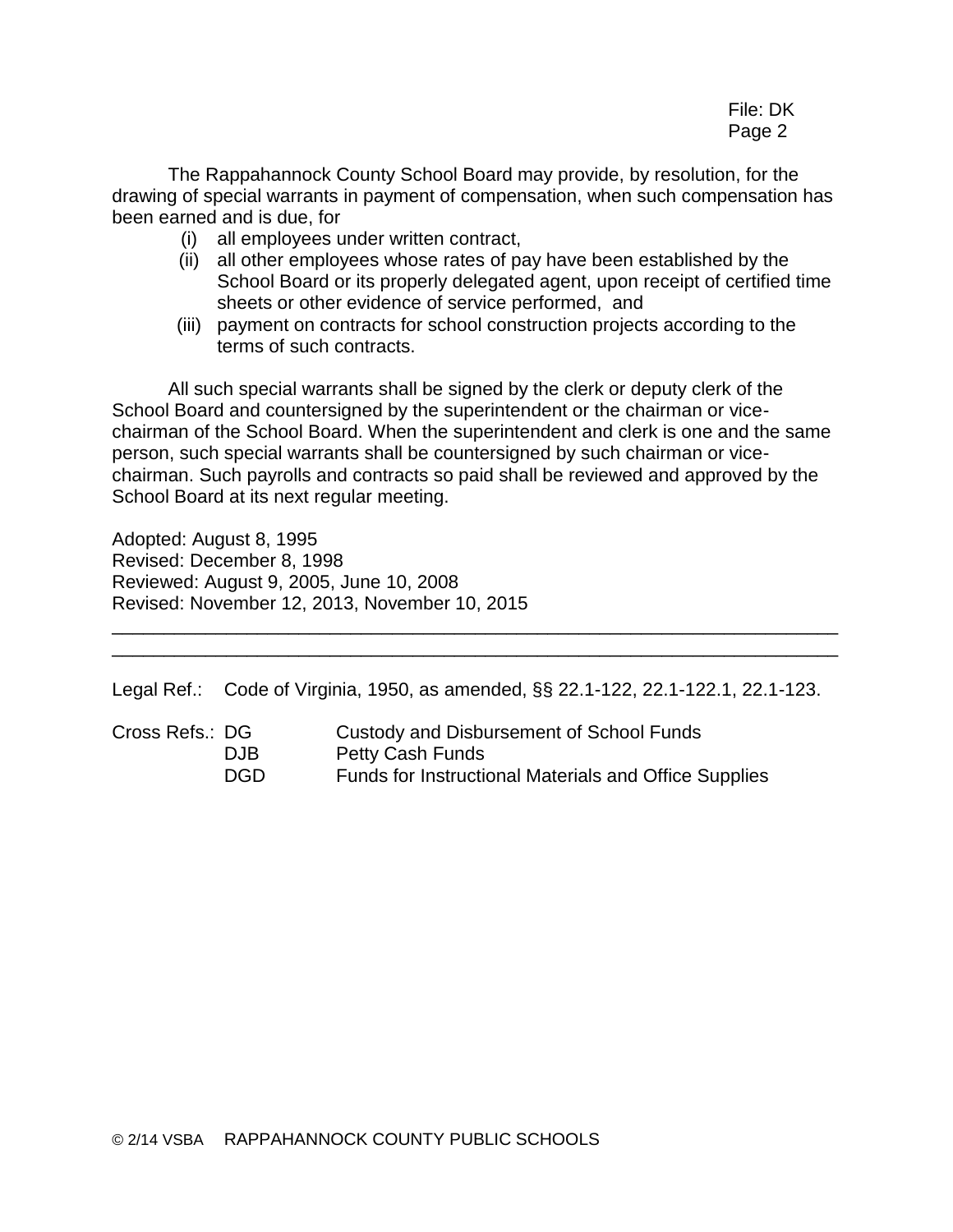Warrants or Bills

The Rappahannock County School Board hereby resolves to establish an agent to approve financial transactions pursuant to Section 22.1-122 of the Code of Virginia. Monthly transactions will include the following description:

The Rappahannock County School Board, having examined and approved at a public meeting held on (insert date) payment of the claims stated on the list attached hereto and identified by name, amount, and for the purpose of repairs, materials or supplies for which such payment is drawn, hereby authorizes and requests that the amount shown on said list as the sum of all said claims be transferred by the Treasurer to the School Board's account previously identified to the Treasurer.

Sum amount

Once said sum has been transferred to the School Board's account, the School Board shall make payment directly to the named person or organization of the amount shown on the list.

It is further resolved that the School Board Chairman, and in his absence, the School Board Vice-Chairman, shall act as agent of the School Board established on this date.

This request and authorization shall be deemed to be a warrant under §22.1-122 of the Code of Virginia when signed by:

the Chairman or Vice-Chairman of the School Board (Agent) the Director of Finance or Assistant Director of Finance, and counter-signed by the Clerk or Deputy Clerk.

Approved \_\_\_\_\_\_\_\_\_\_\_\_\_\_\_\_\_\_\_\_\_\_\_\_\_\_\_\_ Date \_\_\_\_\_\_\_\_\_\_\_\_\_\_\_\_

Chairman

Date  $\Box$ 

Clerk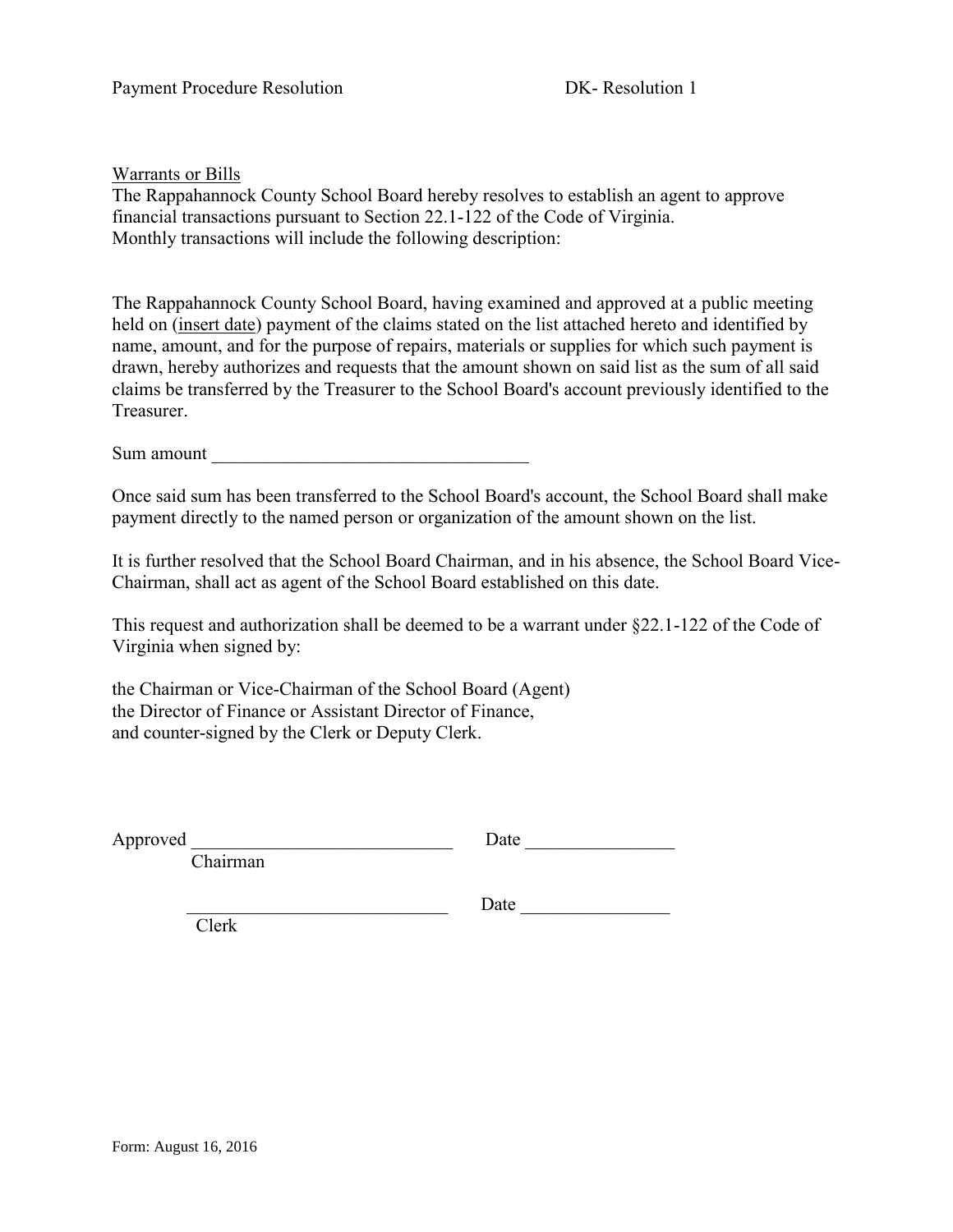#### **RESOLUTION PAYING TEACHERS, SUBSTITUTE TEACHERS, PROFESSIONAL EMPLOYEES, CUSTODIANS, BUS DRIVERS AND OTHER EMPLOYED PERSONNEL UNDER CONTRACT.**

#### **PAYROLL & SPECIAL WARRANTS RESOLUTION**

WHEREAS, the General Assembly of the Commonwealth of Virginia passed an act to amend and re-enact Section 565 of the Code of Virginia as amended relating to the powers and duties of School Boards at its regular session January 1946 which became effective May 27, 1956 making it permissible for School Boards to require the Clerk of said Board to issue and sign special warrants on the County Treasurer, payable out of school funds, in payment of compensation, when such compensation has been earned and is due (1) all employees and bus drivers under contract, and (2) upon receipt of certified time sheets or other evidence of service performed, the payment of all other employees whose rates of pay have been established by the School Board or its properly delegated agent, and (3) for payment on contracts for school construction projects according to the terms of such contracts, so authorized shall be signed by the Clerk of the School Board and countersigned by the Division Superintendent of Schools or the Chairman of the School Board, provided, however, that when the Division Superintendent of Schools and Clerk is one and the same person, said special warrants shall be countersigned by the Chairman of the Board and:

WHEREAS, the Clerk of the School Board and Deputy Clerk of the School Board shall be bonded in an amount no less than Ten Thousand Dollars (\$10,000.00):

BE IT RESOLVED that the County School Board of Rappahannock County, Virginia, hereby authorizes and directs the Clerk of the said Board, on or about the last day of each pay period, to issue and sign payroll and warrants and special warrants, the amount to be deposited into the School account by the County Treasurer for payment of compensation earned for all employees and school bus drivers under written contract and contractors for school construction projects according to the terms of such contract, payroll and special warrants to be signed by the following:

Chairman of the School Board or Vice-Chair or Division Superintendent,

and the Chief Financial Officer,

and countersigned by the Clerk or Deputy Clerk.

BE IT FURTHER RESOLVED that the said Clerk of the School Board is hereby directed in accordance with these provisions to present such payrolls and such estimates will maintain records that accurately reflect the compensation and related benefits of each employee.

BE IT STILL FURTHER RESOLVED that this resolution be spread and become a part of the minutes of this meeting.

 $\_$  , and the contribution of the contribution of  $\mathcal{L}_\text{max}$  , and the contribution of  $\mathcal{L}_\text{max}$ 

Chairman Clerk

Date

Form: August 16, 2016 Revised: December 12, 2017

 $\mathcal{L}_\text{max}$  , where  $\mathcal{L}_\text{max}$  , we have the set of  $\mathcal{L}_\text{max}$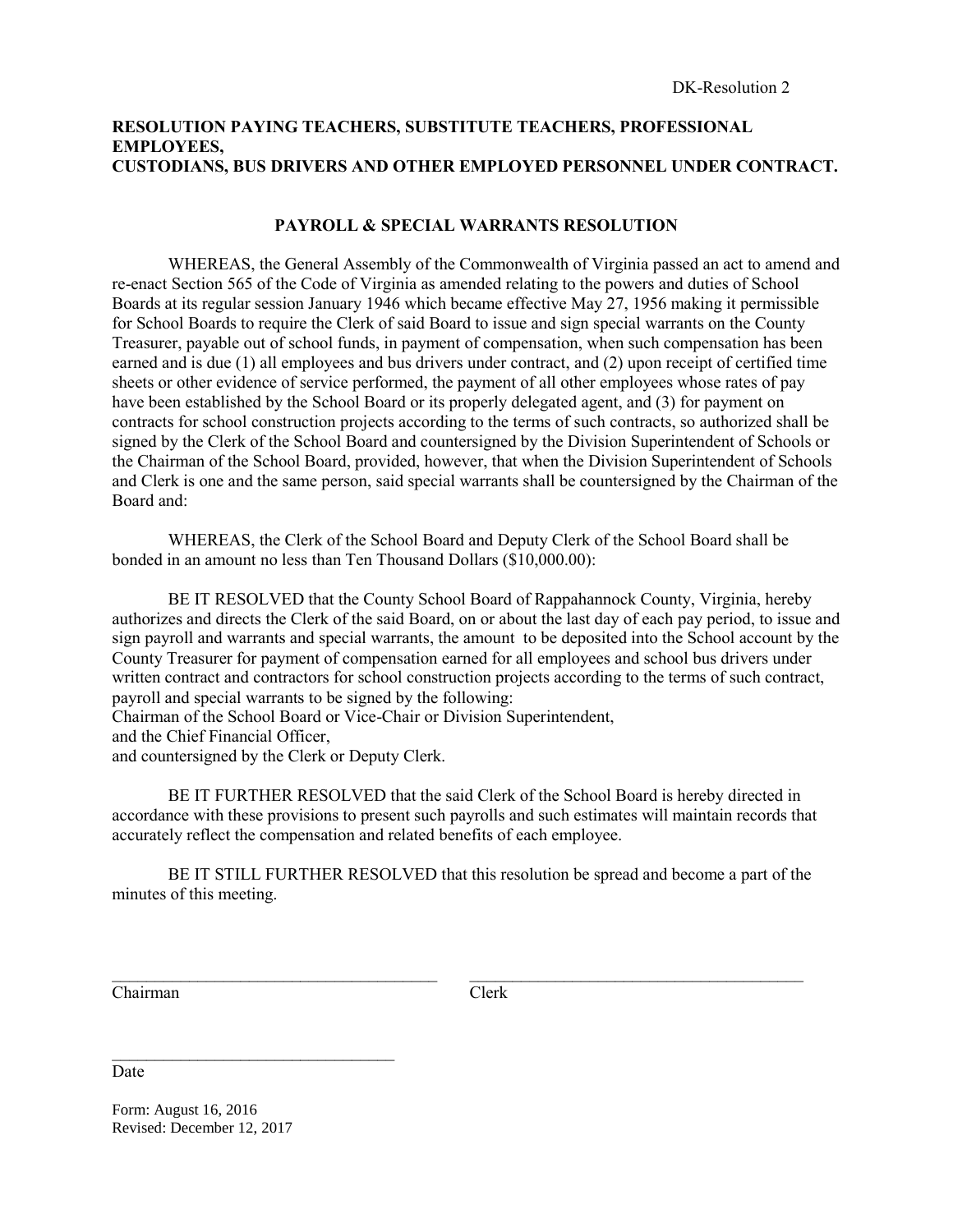# PAYROLL PROCEDURES

All salaries and supplements paid to all employees are paid in accordance with the schedule approved by the School Board. If the School Board sets the school calendar so that the first day students are required to attend occurs prior to August 15, the Board shall establish a payment schedule to ensure that all contract personnel are compensated for time worked within the first month of employment. The school division maintains records that accurately reflect the compensation and related benefits of each employee.

Adopted: August 8, 1995 Reviewed: December 8, 1998 Revised: January 10, 2006, June 10, 2008, November 11, 2008, November 12, 2013, June 11, 2019

\_\_\_\_\_\_\_\_\_\_\_\_\_\_\_\_\_\_\_\_\_\_\_\_\_\_\_\_\_\_\_\_\_\_\_\_\_\_\_\_\_\_\_\_\_\_\_\_\_\_\_\_\_\_\_\_\_\_\_\_\_\_\_\_\_\_\_\_\_\_ \_\_\_\_\_\_\_\_\_\_\_\_\_\_\_\_\_\_\_\_\_\_\_\_\_\_\_\_\_\_\_\_\_\_\_\_\_\_\_\_\_\_\_\_\_\_\_\_\_\_\_\_\_\_\_\_\_\_\_\_\_\_\_\_\_\_\_\_\_\_

Legal Ref.: Code of Virginia, 1950, as amended, §§ 22.1-78, 22.1-296.

Cross Refs.: DK Payment Procedures DLB Salary Deductions IC/ID School Year/School Day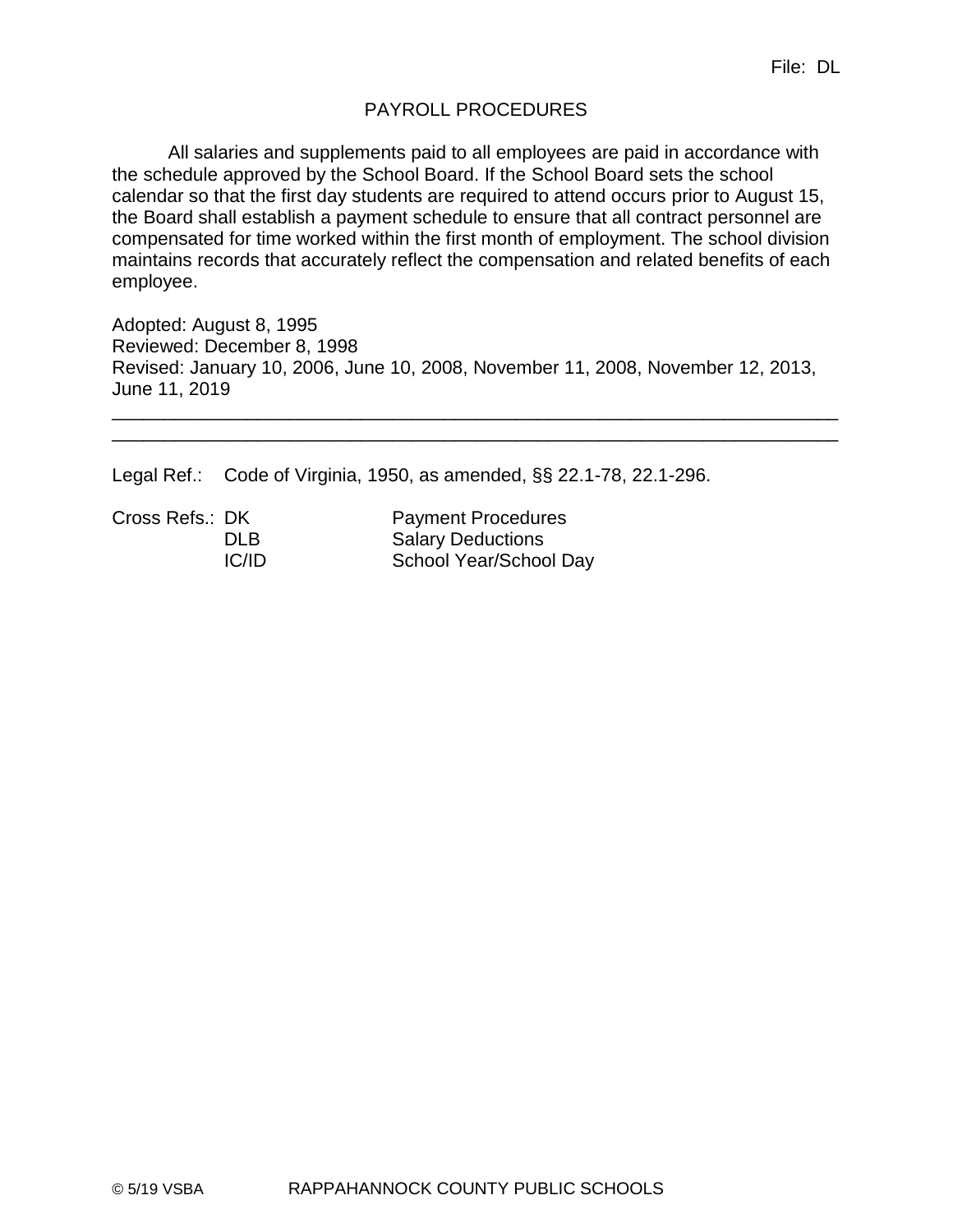# SALARY DEDUCTIONS

Federal and state taxes are automatically deducted from each employee's pay based on the most recent withholding statement provided by the employee. In the absence of a withholding statement, deductions will be made based on federal and/or state tax laws and regulations.

A list of all voluntary deductions available to employees is published annually and provided to all employees. Any additional voluntary deduction requests must be recommended by the superintendent and approved by the school board.

\_\_\_\_\_\_\_\_\_\_\_\_\_\_\_\_\_\_\_\_\_\_\_\_\_\_\_\_\_\_\_\_\_\_\_\_\_\_\_\_\_\_\_\_\_\_\_\_\_\_\_\_\_\_\_\_\_\_\_\_\_\_\_\_\_\_\_\_\_\_ \_\_\_\_\_\_\_\_\_\_\_\_\_\_\_\_\_\_\_\_\_\_\_\_\_\_\_\_\_\_\_\_\_\_\_\_\_\_\_\_\_\_\_\_\_\_\_\_\_\_\_\_\_\_\_\_\_\_\_\_\_\_\_\_\_\_\_\_\_\_

Adopted: August 8, 1995 Amended: December 12, 1995 Revised: December 8, 1998, April 13, 1999, October 12, 1999 Reviewed: August 9, 2005 Revised: June 12, 2007, November 12, 2013, March 12, 2019

Legal Ref.: Code of Virginia, 1950, as amended, §§ 22.1-78, 22.1-296.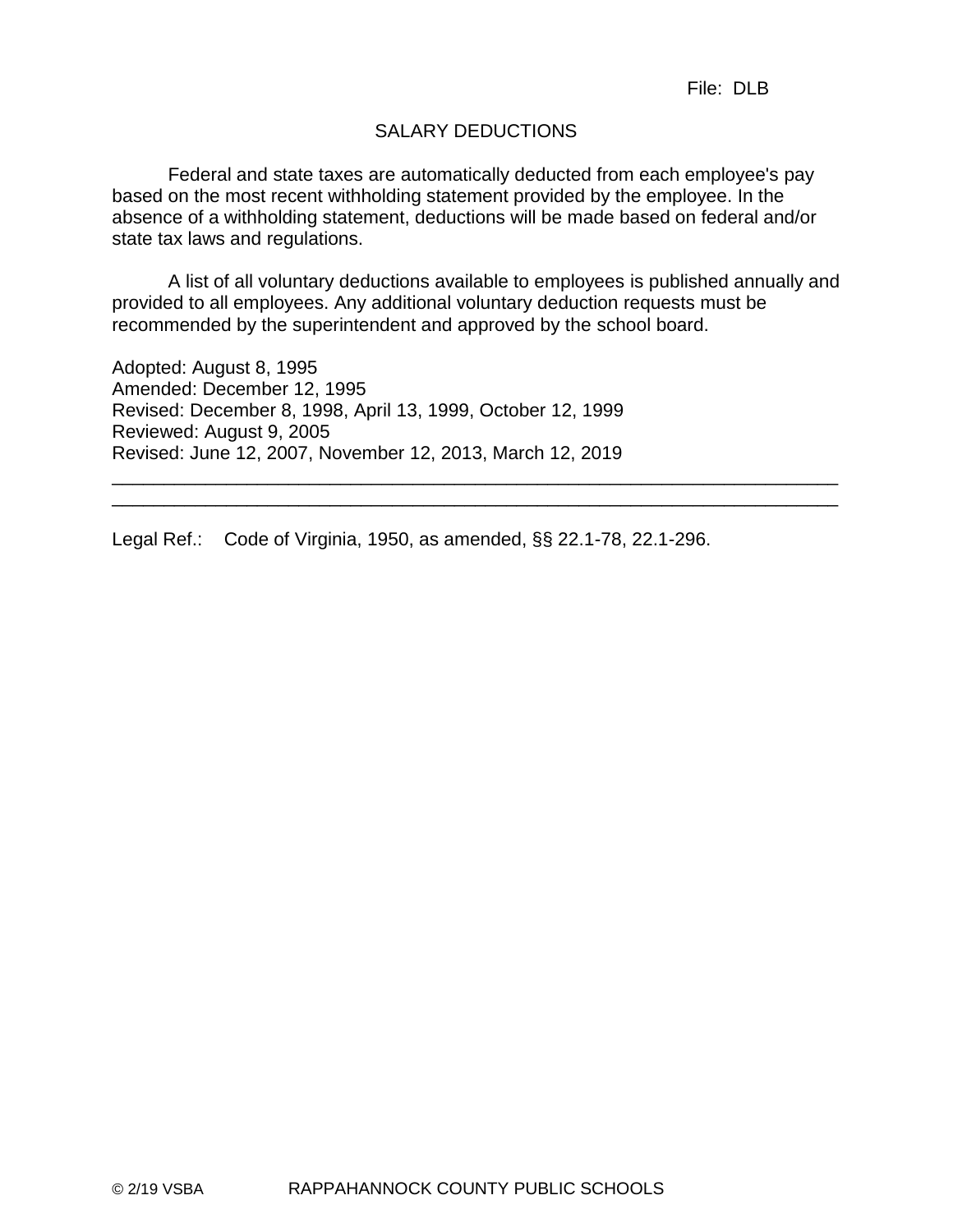# SALARY REDUCTIONS

In Accordance with school board policy DLB, the school board has made available to its employees a program in accordance with Internal Revenue Code (I.R.C.) sections 403(b). The following regulations apply to those employees wishing to participate and to those companies wishing to market their annuity contracts. Failure of a company to abide by school board policy DLB and these regulations will result in immediate disqualification of the right to market its product.

- 1. All companies must be authorized to do business in the Commonwealth of Virginia and must comply at all times with all applicable laws of Virginia.
- 2. Companies shall have an agent/representative proximate enough to Rappahannock County area to ensure prompt service and accessibility by school employees.
- 3. Each company shall notify the Finance Director of the identity of sales representatives. Such representatives shall not call on personnel at school, during school hours, except at the employee's request and with the approval of school administration. Sales personnel will not be permitted to solicit sales by telephone contract without the express permission of the individual concerned.
- 4. Authorized sales representatives will be permitted to meet with employees at the school at designated times only. Employee participation will be on a voluntary basis.
- 5. Payroll deductions will be made monthly.
- 6. The school board expressly reserves the right to have any deferred annuity contract reviewed by the school board's legal counsel prior to authorizing sale to employees. The company will be responsible for reimbursing the school system for any legal fees incurred in connections with such review by the school board's legal counsel.
- 7. All companies desiring to offer deferred annuity contracts shall agree to assume total responsibility for administration of such plans. The school board's responsibilities under such plan shall be limited to providing the selling agent's calculated salary reduction from the participant's wages and compensation.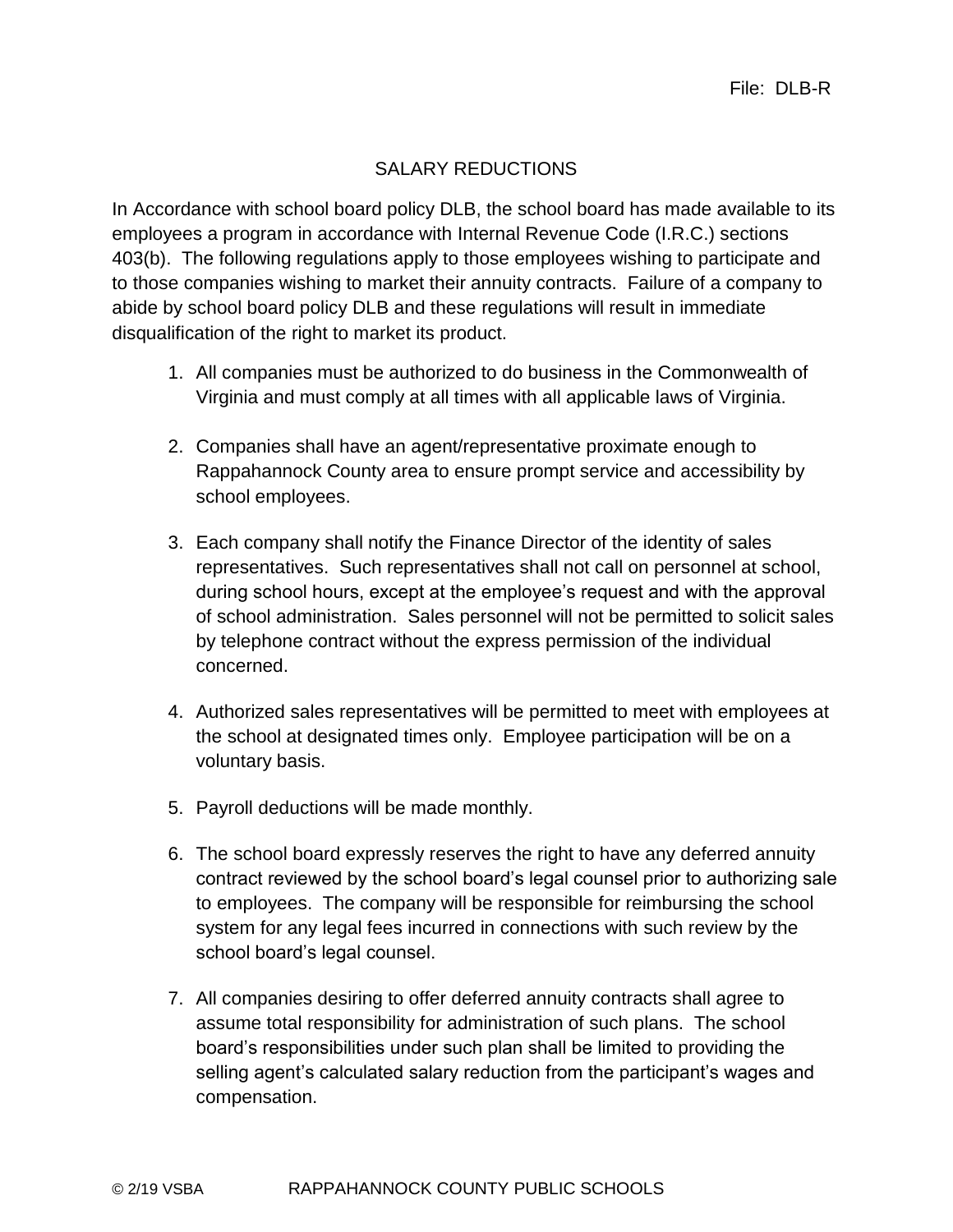Approved: December 12, 1995 Reviewed: December 8, 1998; August 9, 2005; November 12, 2013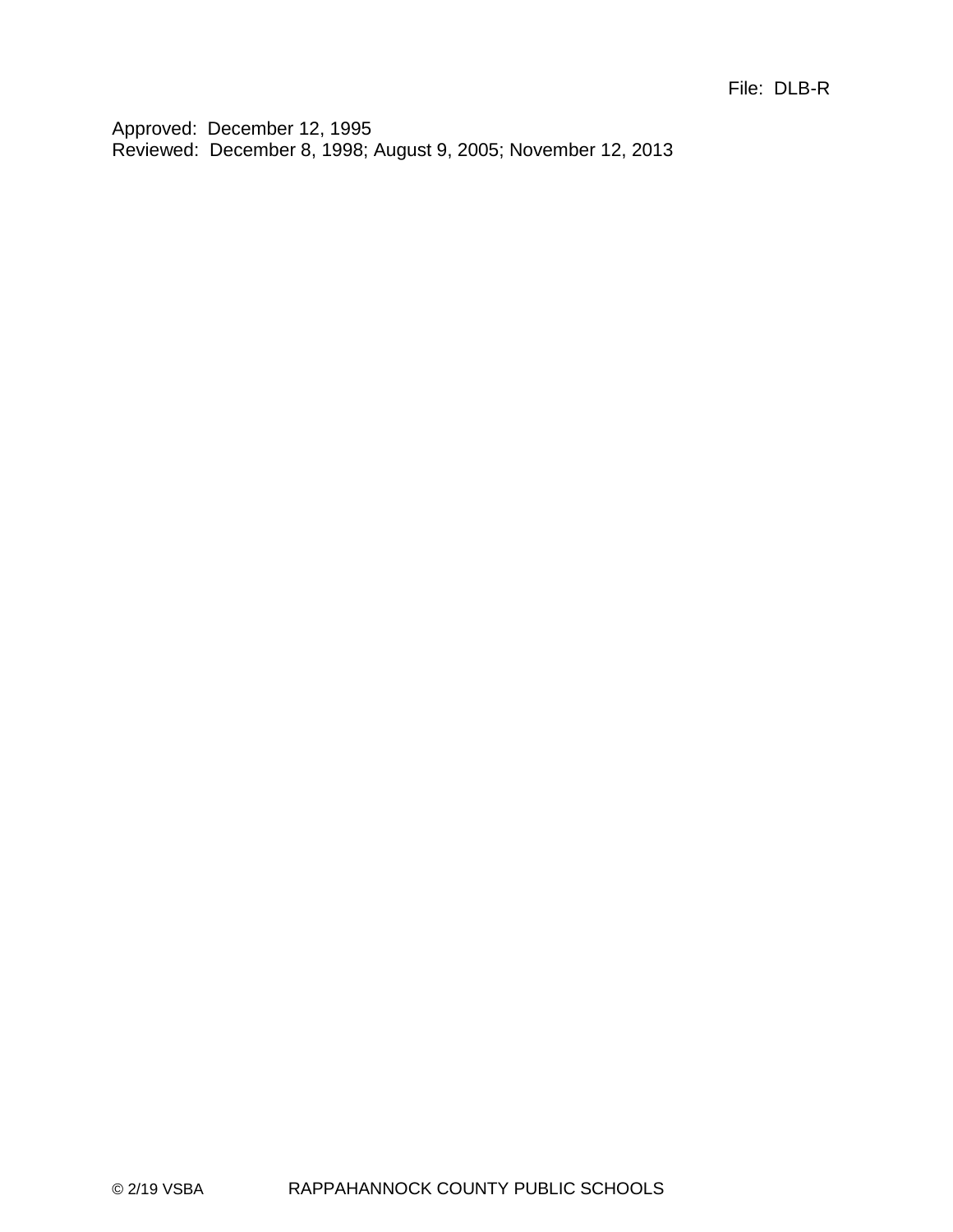## EXPENSE REIMBURSEMENTS

The School Board encourages attendance and participation of school personnel in professional development activities in order to improve work skills and to maintain high morale.

Requests for reimbursement from School Board funds will be honored only for activities approved in advance by the superintendent or superintendent's designee and for which a statement of travel, with supporting documents, is submitted at the conclusion of the trip.

Adopted: August 8, 1995 Reviewed: December 8, 1998 Revised: February 11, 2003, June 10, 2008, November 10, 2009, April 12, 2011, November 12, 2013

Legal Ref.: Code of Virginia, 1950, as amended, §§ 22.1-78, 22.1-253.13:5, 22.1-296.

\_\_\_\_\_\_\_\_\_\_\_\_\_\_\_\_\_\_\_\_\_\_\_\_\_\_\_\_\_\_\_\_\_\_\_\_\_\_\_\_\_\_\_\_\_\_\_\_\_\_\_\_\_\_\_\_\_\_\_\_\_\_\_\_\_\_\_\_\_\_ \_\_\_\_\_\_\_\_\_\_\_\_\_\_\_\_\_\_\_\_\_\_\_\_\_\_\_\_\_\_\_\_\_\_\_\_\_\_\_\_\_\_\_\_\_\_\_\_\_\_\_\_\_\_\_\_\_\_\_\_\_\_\_\_\_\_\_\_\_\_

Cross Ref.: GCL Professional Staff Development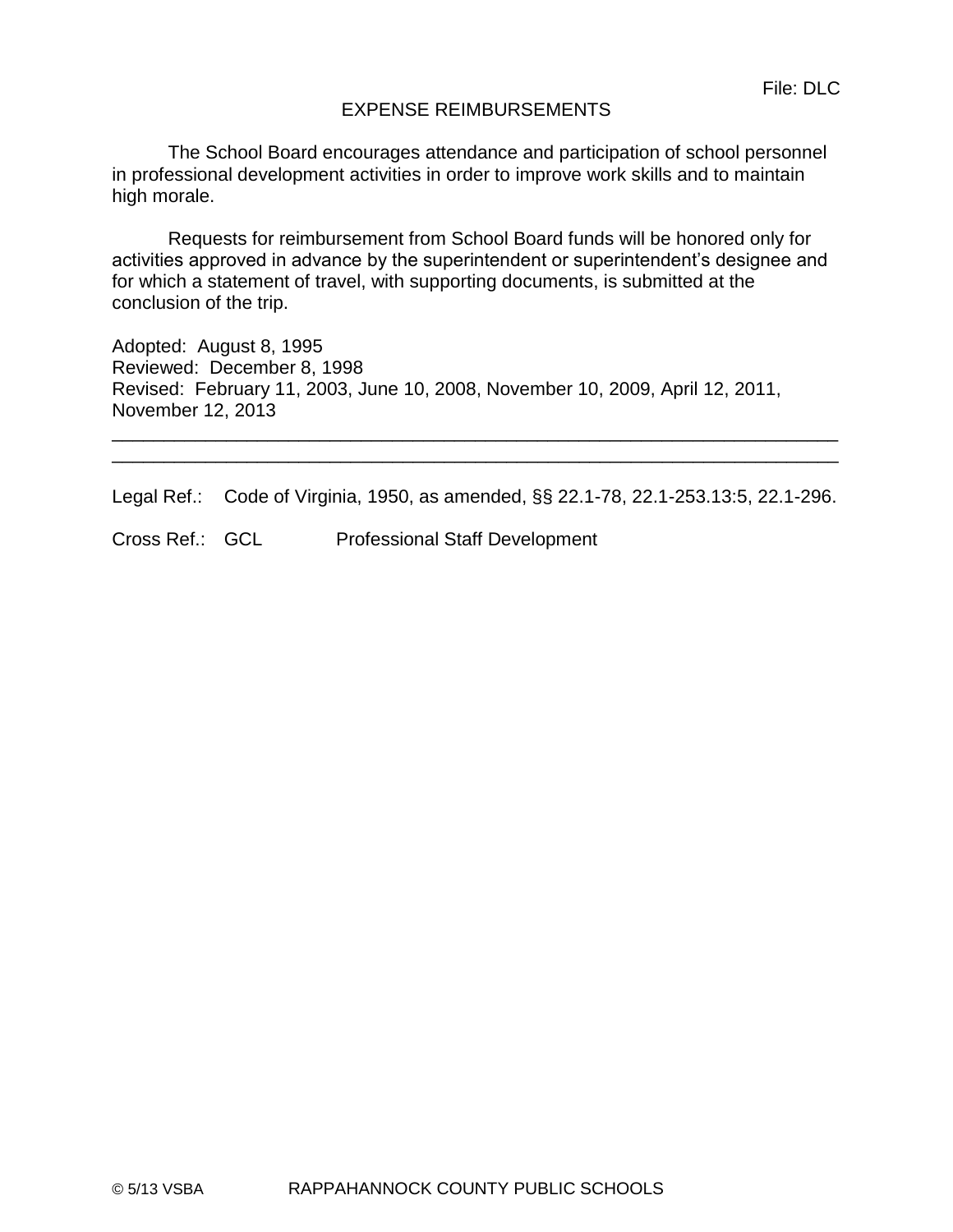## USE OF SCHOOL DIVISION CREDIT CARDS AND EXPENSE REIMBURSEMENTS

I. Use of Division Credit Cards

The use of school division credit cards by school employees is recognized by the School Board as being necessary to enhance the efficient operation of the activities of the school division.

The Superintendent shall promulgate regulations relating to the use of school division credit cards by school employees.

The following general guidelines have been established to govern the use of school division credit cards by School Board employees while conducting official school business.

- A. The Director of Finance or designee shall be responsible for approving school division credit card applications, assisting in the resolution of problems, and administering the management of their use.
- B. School division credit cards may be used for out of town business. Employees are encouraged to contact the Director of Finance or designee if any doubt exists concerning the appropriateness of the use of a school division credit card.
- C. Any expense report form shall be completed by all employees using a school division credit card. All school division credit card receipts and bills shall be attached to the expense report form. The expense report form shall be reviewed and approved by the employee's immediate supervisor and the Director of Finance or designee prior to the payment of any charge. Any charges of personal nature, not directly related to the performance of assigned duties, shall not be charged to the school division credit card.
- D. School division credit cards may be used for school purposes. To ensure appropriate internal controls are established and to ensure that school division credit cards are used only for authorized purposes, prior approval from the Director of Finance or designee is required.
- E. School division credit cards shall not be used for cash advances.
	- II. Expense Reimbursements

The School Board encourages attendance and participation of school personnel at professional meetings. The purpose of this policy is to provide the staff with opportunities to improve their work skills and to maintain high morale.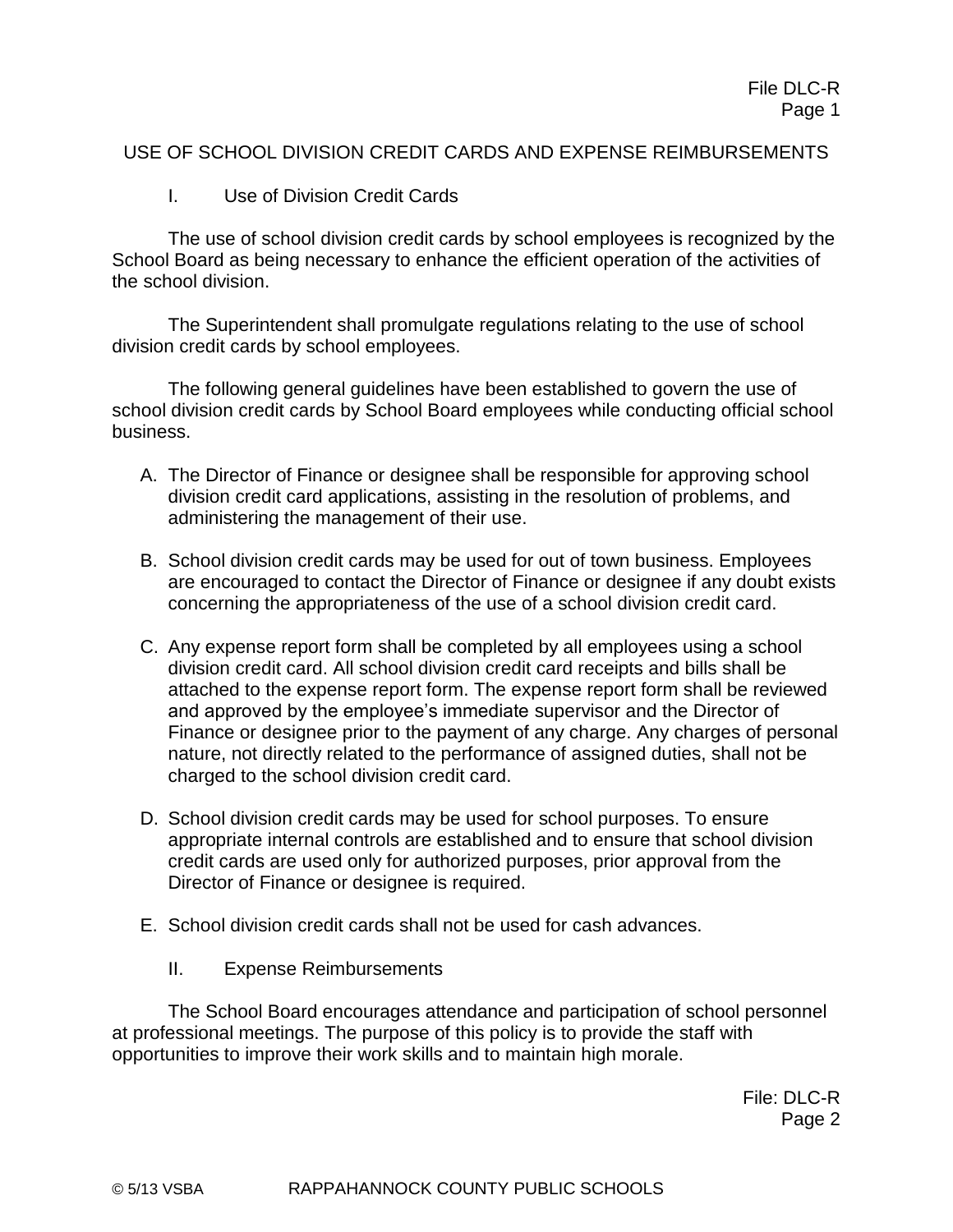Request for reimbursement from School Board funds will be honored only for trips approved in advance by the Superintendent or his/her designated representative and for which a statement of travel, with supporting documents, is submitted at the conclusion of the trip. Mileage will be reimbursed if the transportation department cannot provide a reliable vehicle and if approved by the Superintendent. Meals will be reimbursed for breakfast, lunch, and/or dinner. Rates for reimbursement will be reviewed annually and can be reviewed by contacting the Director of Finance.

\_\_\_\_\_\_\_\_\_\_\_\_\_\_\_\_\_\_\_\_\_\_\_\_\_\_\_\_\_\_\_\_\_\_\_\_\_\_\_\_\_\_\_\_\_\_\_\_\_\_\_\_\_\_\_\_\_\_\_\_\_\_\_\_\_\_\_\_\_\_ \_\_\_\_\_\_\_\_\_\_\_\_\_\_\_\_\_\_\_\_\_\_\_\_\_\_\_\_\_\_\_\_\_\_\_\_\_\_\_\_\_\_\_\_\_\_\_\_\_\_\_\_\_\_\_\_\_\_\_\_\_\_\_\_\_\_\_\_\_\_

Adopted: January 10, 2006 Revised: November 12, 2013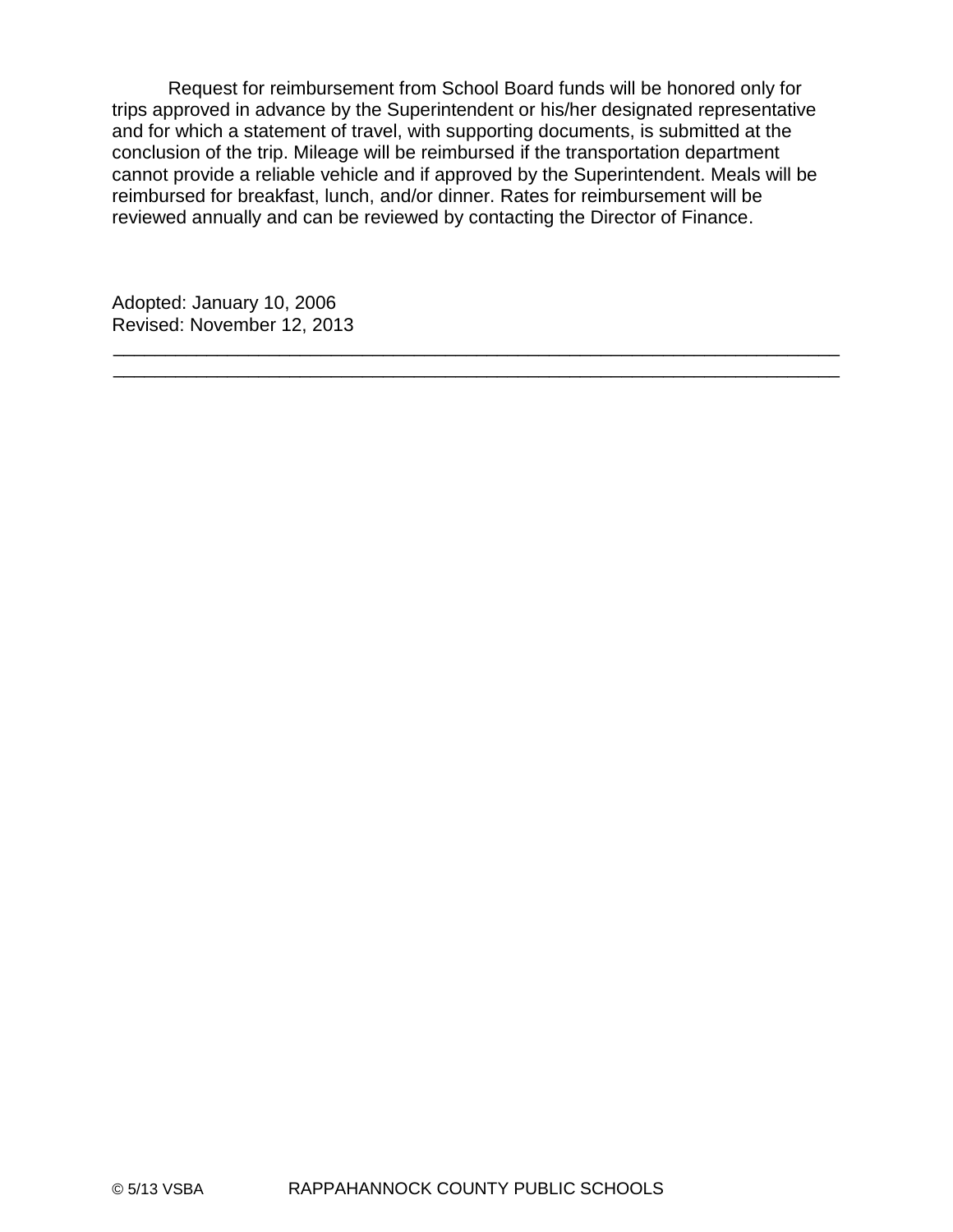## CASH IN SCHOOL BUILDINGS

Teachers and other school personnel who come into possession of cash in connection with school activities will not leave the money unattended. As soon as is possible, and no later than the end of the school day, personnel in possession of cash shall turn it over to the principal's office for safe-keeping and proper accounting.

Adopted: August 8, 1995 Reviewed: December 8, 1998 Revised: November 12, 2002, June 10, 2008, November 12, 2013, March 12, 2019

\_\_\_\_\_\_\_\_\_\_\_\_\_\_\_\_\_\_\_\_\_\_\_\_\_\_\_\_\_\_\_\_\_\_\_\_\_\_\_\_\_\_\_\_\_\_\_\_\_\_\_\_\_\_\_\_\_\_\_\_\_\_\_\_\_\_\_\_\_\_ \_\_\_\_\_\_\_\_\_\_\_\_\_\_\_\_\_\_\_\_\_\_\_\_\_\_\_\_\_\_\_\_\_\_\_\_\_\_\_\_\_\_\_\_\_\_\_\_\_\_\_\_\_\_\_\_\_\_\_\_\_\_\_\_\_\_\_\_\_\_

Legal Ref.: Code of Virginia, 1950, as amended, §§ 22.1-68, 22.1-78.

Cross Ref.: DGC School Activity Funds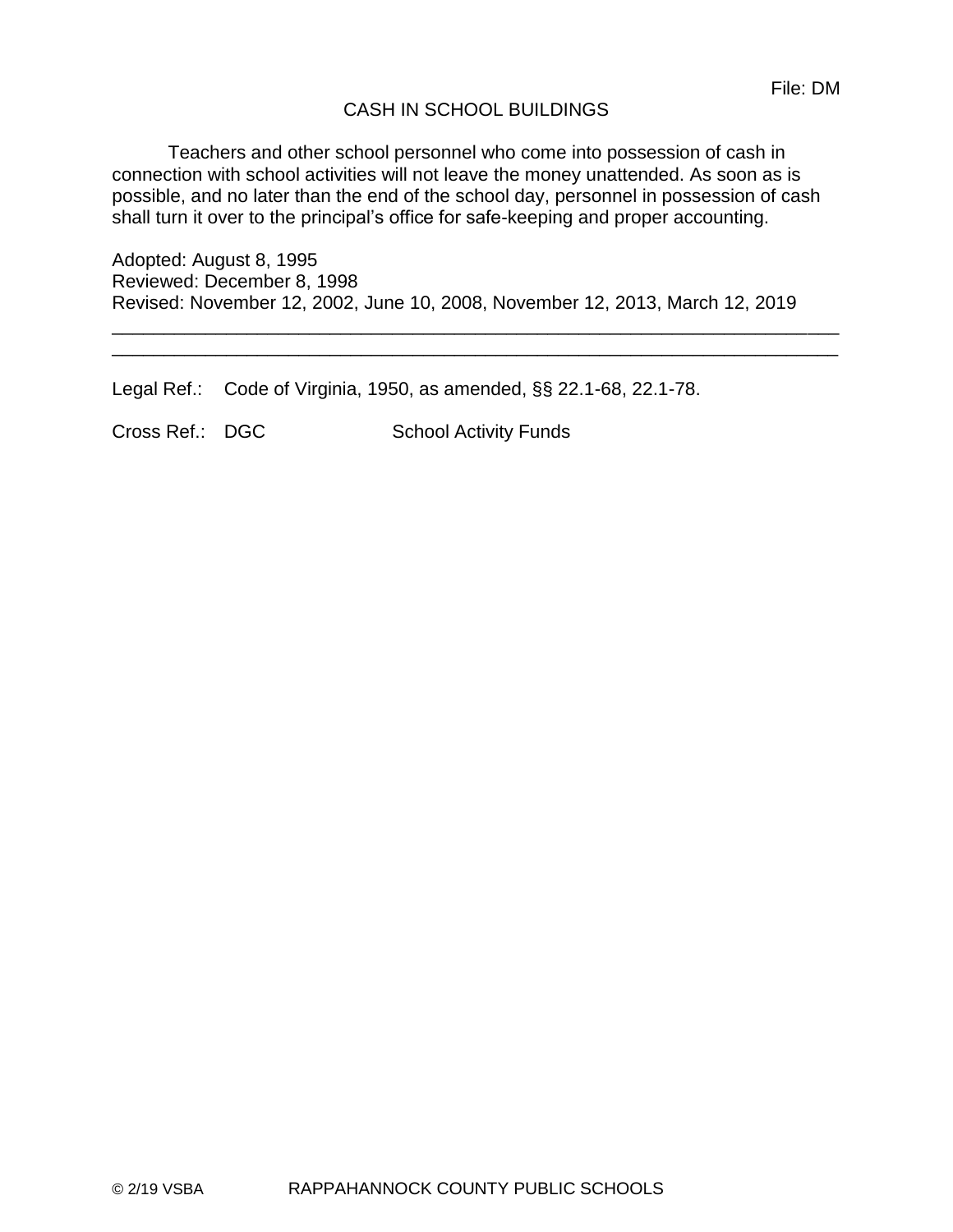# RETURNED CHECKS

\_\_\_\_\_\_\_\_\_\_\_\_\_\_\_\_\_\_\_\_\_\_\_\_\_\_\_\_\_\_\_\_\_\_\_\_\_\_\_\_\_\_\_\_\_\_\_\_\_\_\_\_\_\_\_\_\_\_\_\_\_\_\_\_\_\_\_\_\_\_ \_\_\_\_\_\_\_\_\_\_\_\_\_\_\_\_\_\_\_\_\_\_\_\_\_\_\_\_\_\_\_\_\_\_\_\_\_\_\_\_\_\_\_\_\_\_\_\_\_\_\_\_\_\_\_\_\_\_\_\_\_\_\_\_\_\_\_\_\_\_

Schools may charge a fee for returned checks. This fee should be similar to amounts that are currently being charged by the school division's bank for returned checks.

Adopted: October 12, 1999 Reviewed: August 9, 2005 Revised: November 12, 2013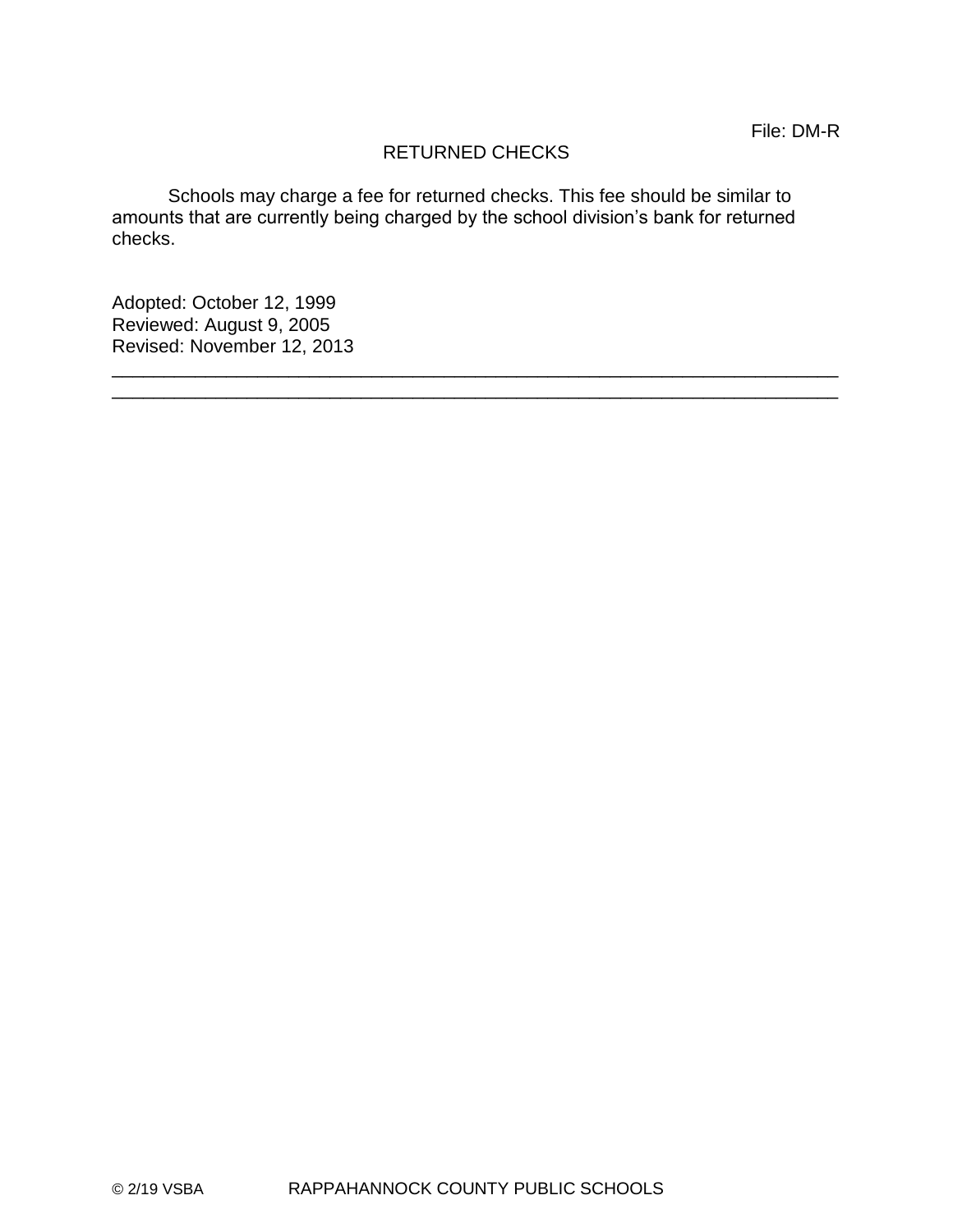## DISPOSAL OF SURPLUS ITEMS

The school division shall apply trade-in allowances on equipment to be replaced against the purchase cost of the new equipment whenever possible.

The school division may dispose of equipment having no trade-in value by informal bid, auction or pre-priced sale as appropriate to the public. If items are valued in excess of \$500.00, formal authorization for negotiated sale or for putting the items to bid shall be obtained from the School Board.

The bidder or purchaser shall certify whether he/she is an officer or employee of the division or a member of the immediate family of an officer or employee. Officers and employees of the school division, and members of their immediate families, may purchase surplus property from the school division only if the property is being sold at uniform prices available to the public or if the goods are sold for less than \$500.00.

If reasonable attempts through the bidding or direct sales process to dispose of the items are unsuccessful, then the superintendent is authorized to arrange for their disposal.

Obsolete educational technology hardware and software that is being replaced pursuant to Va. Code § 22.1-199.1(B)(4) may be donated to other school divisions, to students, as provided in Board of Education guidelines, and to preschool programs in the Commonwealth. In addition, the school board may donate such obsolete educational technology hardware and software and other obsolete personal property to a Virginia nonprofit organization which is exempt from taxation under § 501(c)(3) of the Internal Revenue Code.

Adopted: August 8, 1995 Revised: October 13, 1998; August 8, 2000; June 11, 2002; May 13, 2003; June 14, 2005; August 9, 2005; October 10, 2006; November 12, 2013; July 14, 2020

\_\_\_\_\_\_\_\_\_\_\_\_\_\_\_\_\_\_\_\_\_\_\_\_\_\_\_\_\_\_\_\_\_\_\_\_\_\_\_\_\_\_\_\_\_\_\_\_\_\_\_\_\_\_\_\_\_\_\_\_\_\_\_\_\_\_\_\_\_\_ \_\_\_\_\_\_\_\_\_\_\_\_\_\_\_\_\_\_\_\_\_\_\_\_\_\_\_\_\_\_\_\_\_\_\_\_\_\_\_\_\_\_\_\_\_\_\_\_\_\_\_\_\_\_\_\_\_\_\_\_\_\_\_\_\_\_\_\_\_\_

Legal Refs.: Code of Virginia, 1950, as amended, §§ 2.2-3108, 2.2-3109, 2.2-3110, 22.1-68, 22.1-78, 22.1-129, 22.1-199.1.

© 2/20 VSBA RAPPAHANNOCK COUNTY PUBLIC SCHOOLS